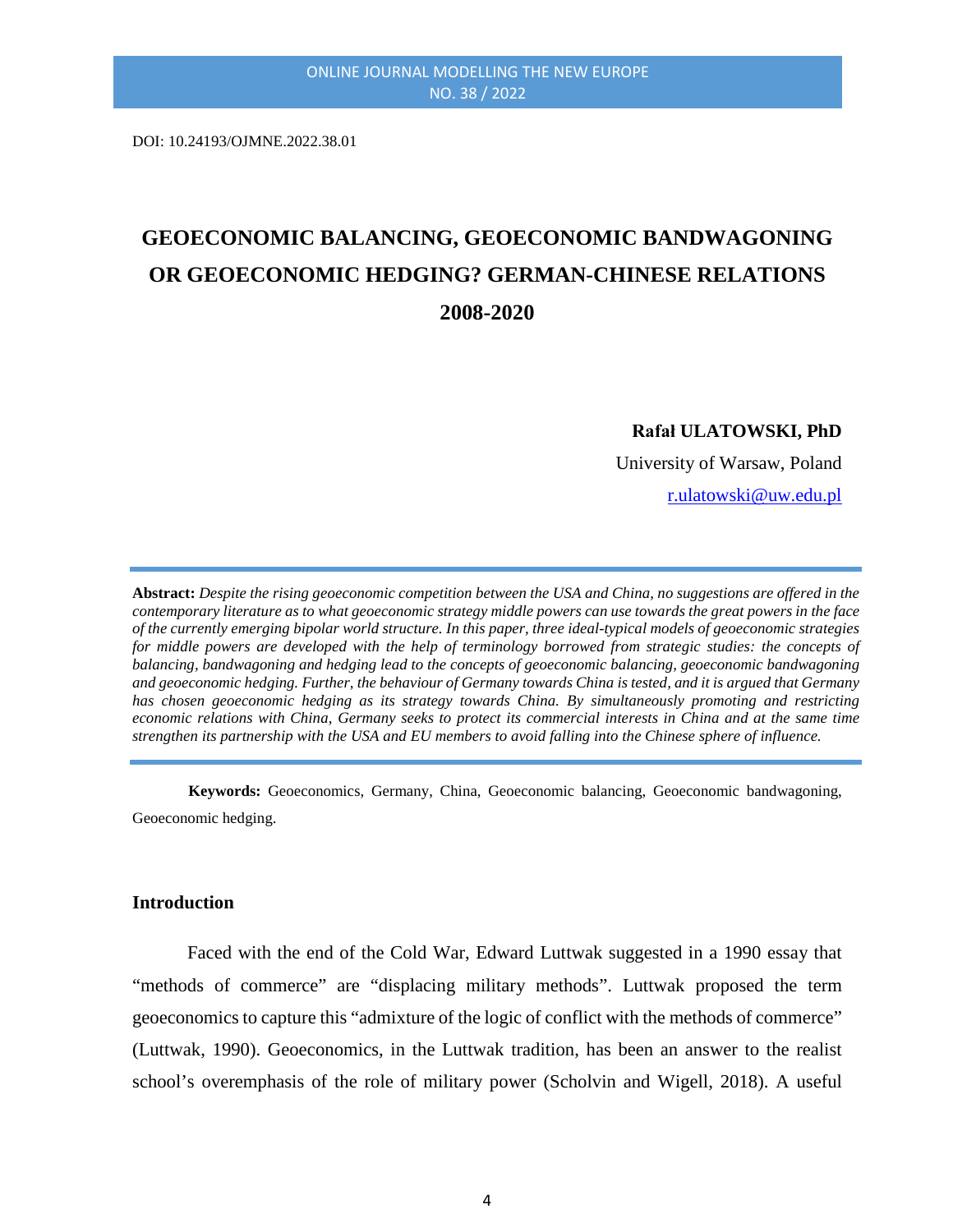definition of geoeconomics was offered by Mikael Wigell: "the geostrategic use of economic power" (Wigell, 2016, p. 147). Also, the definition proposed by Robert Blackwill and Jennifer Harris (2017, p. 20) emphasises the means – which are economic – and not the ends (which can be economic, political and strategic).

Geoeconomic competition has a long history (Baracuhy, 2019). In the post-Cold War era China is widely seen as a champion of geoeconomics (Grosse, 2014). Also, Germany has developed geoeconomic strategies towards all of its most important partners: the USA, Russia, China and other EU members (Kundnani, 2011; Kappel, 2014; Szabo, 2015).

Starting in the late 1970s, the goal of the USA's policy towards China was to integrate China into the liberal world order. Also Germany's strategic goal was to influence reforms in China and integrate it into the liberal world order by means of economic integration. Germany's approach towards China, known as "change through trade", was reminiscent of the strategy of the FRG in the 1970s towards the USSR (Kundnani and Parello-Plesner, 2012, p. 4; Schröder 2006, p. 141; Westerwelle 2012; Westerwelle 2013). Germany was convinced that integrating China into the global economic system would have the effect that "China's authoritarian politics would morph into a free, open, and more democratic system through ever-tightening economic ties." (Barkin, 2020, p. 2). Trade relations were not thought of as potential leverage by German elites. They believed that trade had transformative power in and of itself (Kundnani, 2014, p. 78). But this policy failed. China did not turn into a democracy, the territorial disputes between China and its neighbours have intensified, and the liberal economies of the Western democracies face growing competition from Chinese-style state capitalism (Fuest, 2019).

China and the USA find themselves in the Thucydides Trap, "a deadly pattern of structural stress that results when a rising power challenges a ruling one" (Allison, 2017; for an opposite view see: Ng, 2020). Unlike in previous centuries, competition among great powers today is mostly economic. Contrary to the expectations of liberals, a high level of economic exchange has not eliminated clashes in US-Chinese relations. As Dale C. Copeland (1996) argues, high economic interdependence can be "either peace-inducing or war-inducing".

US-China trade and technological competition highlights the change that has taken place in the international order, from a Neoliberal Order to a Geoeconomic Order. This transformation is rooted in a shift in emphasis, from absolute gains to relative gains. The USA's support for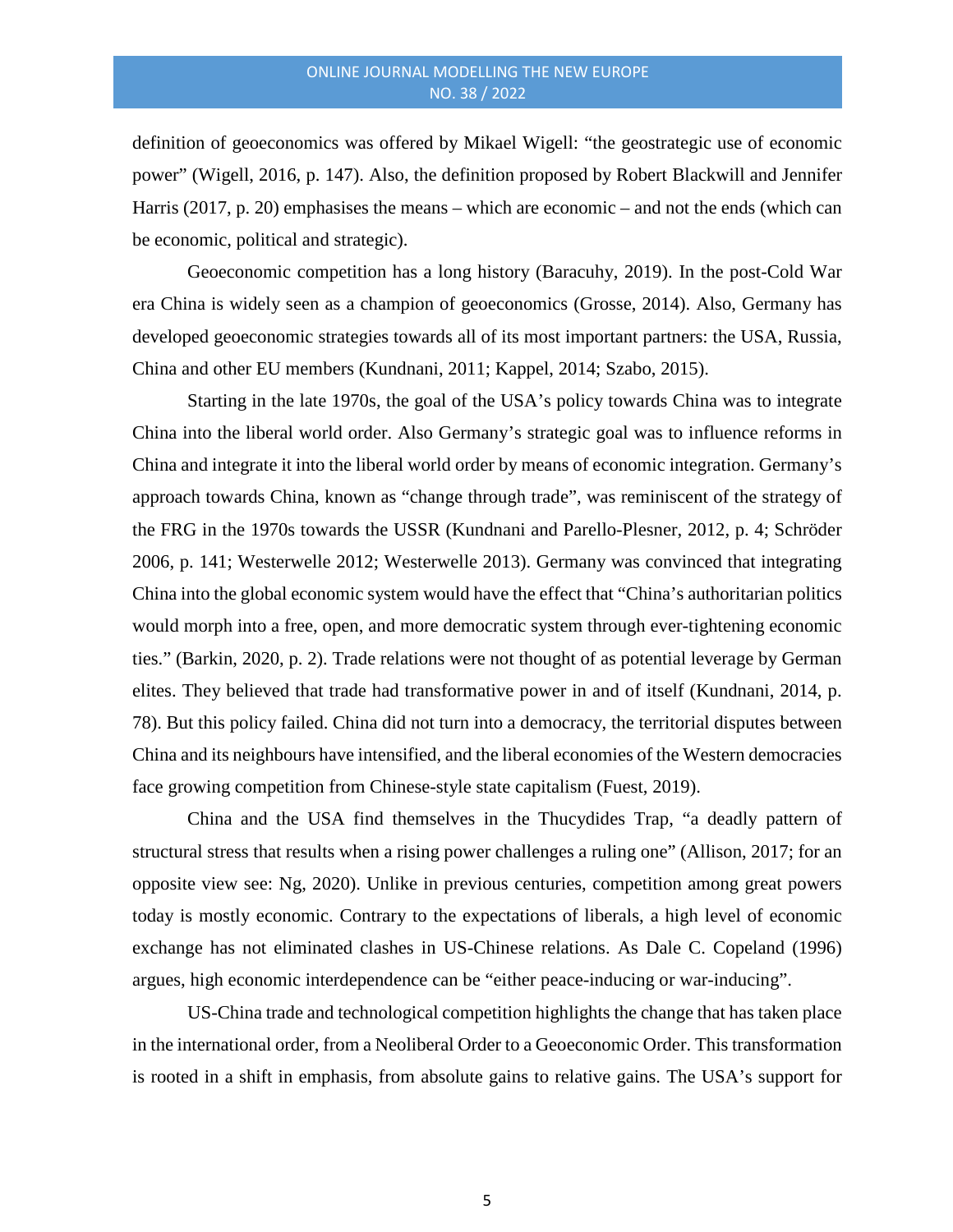free trade is waning, and its support for protectionism rising. With the convergence of economic power between the USA and China, the US's economic interdependence with China, previously seen in terms of absolute gains, is now seen in terms of relative losses and strategic vulnerability for the USA (Roberts, Moraes and Ferguson, 2019).

The potential US-Chinese "new Cold War" poses a challenge for middle powers, understood as "states that are weaker than the great powers in the system but significantly stronger than the minor powers and small states" (Holbraad, 1984, p. 4). It is forcing them to develop their own coherent geoeconomic strategies. Although in the contemporary literature the use of different geoeconomic instruments is discussed (Blackwill and Harris, 2017, pp. 49-92; Scholvin and Wigell, 2018) and strategies for regional powers towards their region are analysed (Wigell, 2016), no suggestions are offered on what geoeconomic strategy middle powers can use towards the great powers in the face of the currently emerging bipolar world structure. Faced with this research gap, this paper has two goals.

Firstly, it develops three ideal-typical models of geoeconomic strategies for middle powers with the help of terminology borrowed from strategic studies: the concepts of balancing, bandwagoning and hedging will lead to the concepts of geoeconomic balancing, geoeconomic bandwagoning and geoeconomic hedging.

Secondly, it analyses Germany's reaction towards China's geoeconomic strategy in the period 2008-2020. Confronted with intensifying US-Chinese economic competition, and heavily dependent on both great powers, Germany became more reactive, trying to find a response to China's geoeconomic strategy. I argue that Germany is unsure about the future global balance of power and has chosen geoeconomic hedging as its strategy towards China. By simultaneously promoting and restricting economic relations with China, Germany seeks to protect its commercial interests in China and at the same time strengthen its partnership with the USA and EU members to avoid falling into the Chinese sphere of influence.

The paper consists of four sections. In section 1, I discuss the instruments great powers use in their geoeconomic strategies. In section 2, I develop the concepts of geoeconomic balancing, geoeconomic bandwagoning and geoeconomic hedging. In section 3, I discuss Germany's geoeconomic strategy towards the initiatives taken by China in the period 2008- 2020, and in section 4, I analyse Germany's attempts to rebalance towards the USA.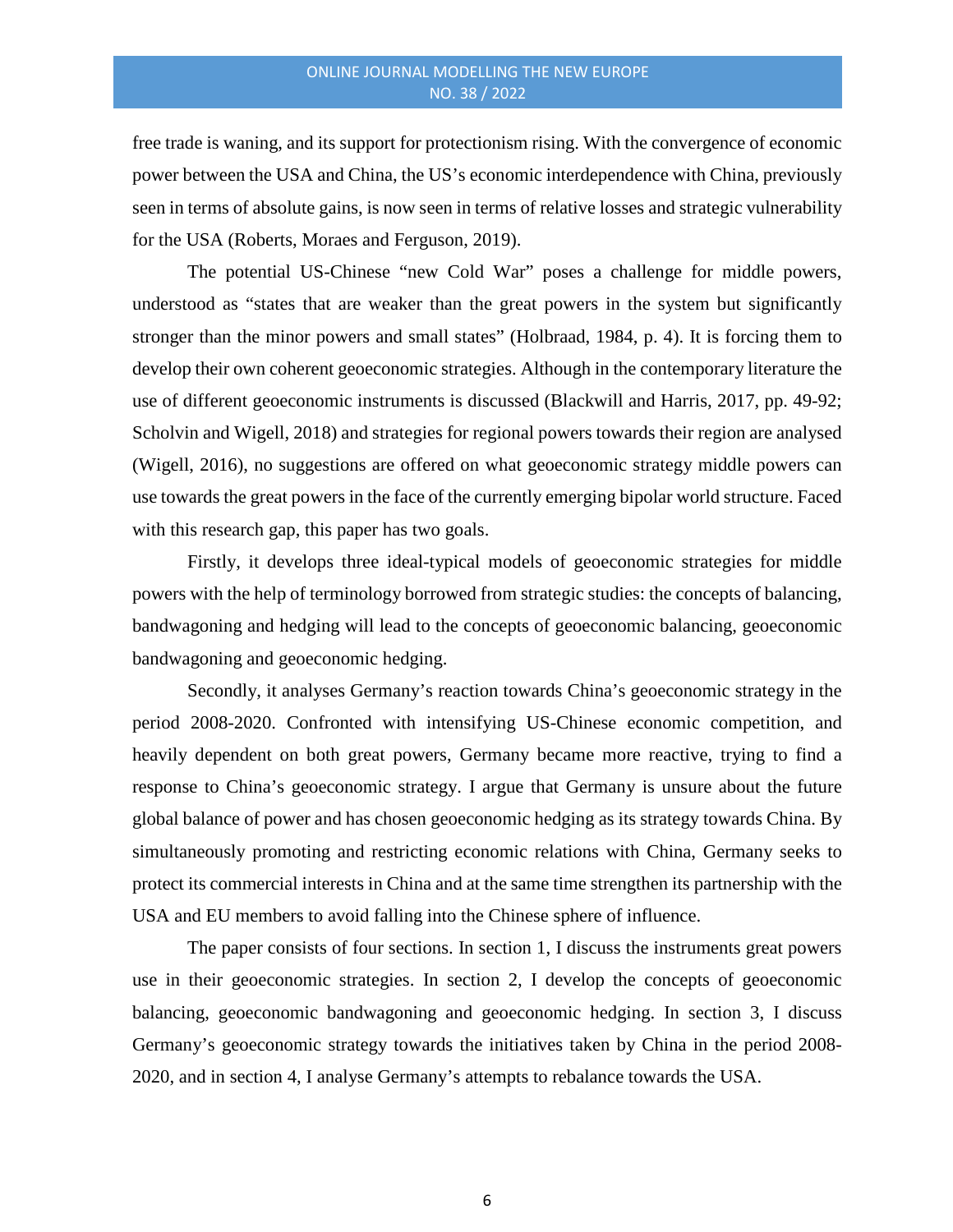#### **1. Instruments of great powers in geoeconomics competition**

Contrary to the expectations of some scholars, the rise of economic interdependence has not let to the abolition of power politics. The great powers are still trying to develop an asymmetric interdependence with middle powers. Deploying stick-and-carrot policies, they try to guarantee themselves disproportionate leverage by creating an "economic hierarchy" (Lake, 2009, pp. 56-57). To discuss the geoeconomic strategies of middle powers, we first have to classify the geoeconomic instruments states (great powers included) use. These can be divided into six groups.

The first and most important group is the economic potential of a state. Through their economic policies, states try to create wealth in the long term. The GDP is a basic index measuring the performance of a state (Gelb, 2010). Today, the USA and China are the biggest economies by far, and together create over 1/3 of global GDP. But GDP is not the only indicator; other important ones include: a balanced economic structure, an industrial base, the capacity to create credit, a disciplined labour force, efficient production methods, an active trade policy supporting exports, and energy and food security, while the most important factor for long-term economic strength is a country's ability to create innovation. Well-established, state-of-the art research centres are of crucial importance, and sectors such as telecommunications, computer science, health care and aerospace should be given top priority in economic policies. If middle powers understand the connection between being innovative and power, they can also join together to challenge much more powerful competitors, with EU members being a good example of this. Proper economic management and international cooperation may elevate the power of relatively small countries (Grosse, 2014).

The second group of instruments are trade, investments and currency policies. Under the World Trade Organization (WTO) rules, governments have a limited ability to introduce protective measures for their local market, but this does not mean they are powerless. The same applies to the control of investment flows and financial flows. The contemporary discussion in the USA (as well as in Japan and Taiwan) about "decoupling" from China shows that states are increasingly refusing to go along with the liberal argument of steadily increasing market integration. The demand for access to the market of a great power has been an important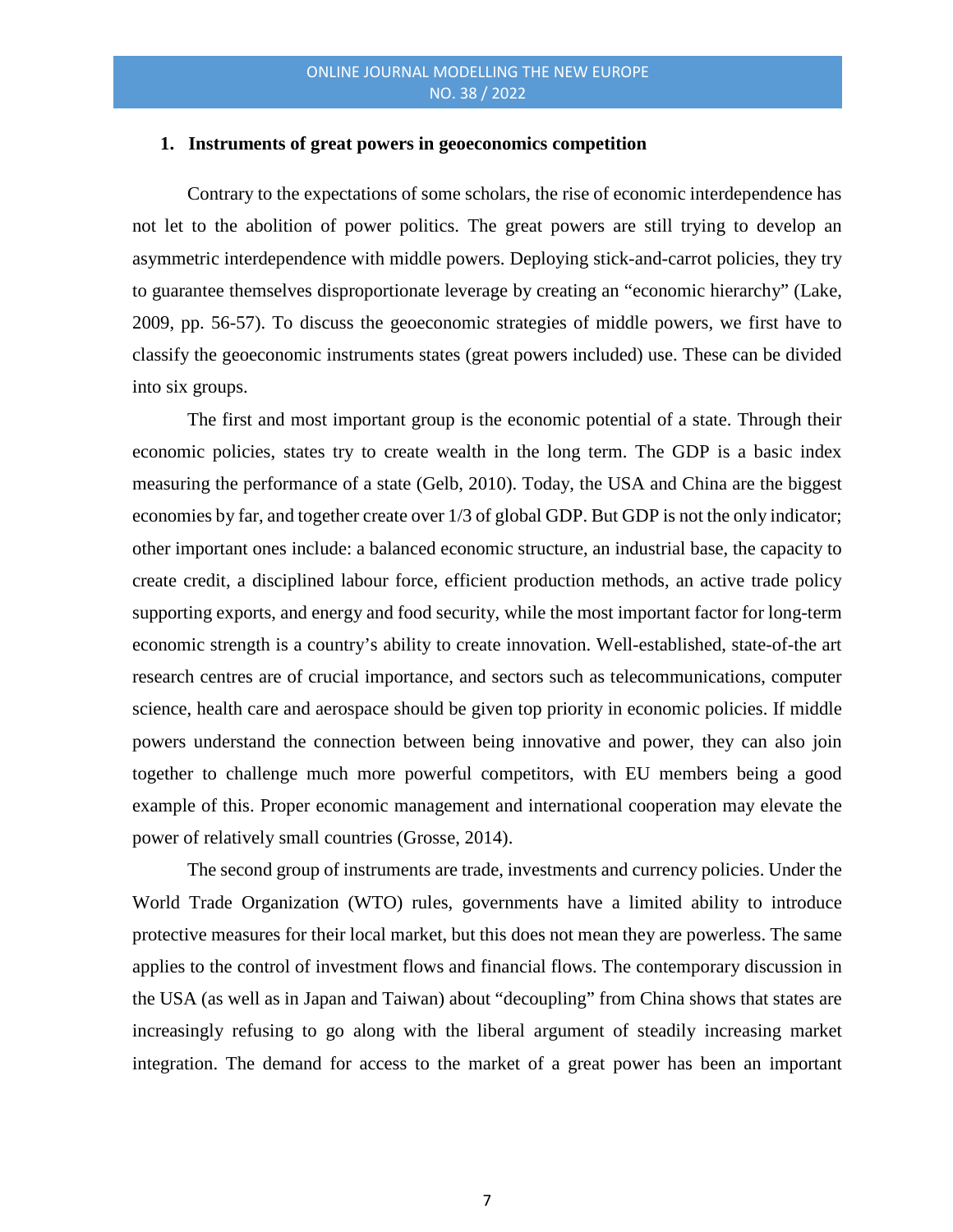instrument in the hands of that state's government. That access cannot be taken for granted. After 1945, granting access to the US market was an important instrument used by successive US administrations in building alliances (Kwan, 2020). A frequently used method is exerting formal and informal influence over companies (Bremmer, 2009). Geoeconomic strategy is rarely targeted towards the whole economy of a state. More likely, a certain economic sector that is strategic for a given country is targeted (Wigell and Vihma, 2016). Developing economic relations creates interdependencies that are rarely symmetrical. In fact, relations between great powers and middle powers are by nature asymmetrical, and make middle powers vulnerable. The consequence is "vulnerability interdependence defined as a situation where the targeted state has more to lose than the state that utilizes economic tools, if their economic ties were to be restricted" (Kim, 2019, p. 156).

But the use of trade, investments or finance is more complicated than the use of armies. Governments must cooperate with enterprises whose interests do not always fully coincide with those of the state (Luttwak, 1990).

The third group of instruments includes the creation of international initiatives, programmes, regimes and institutions. This is the most effective instrument with which a great power can build up a favourable geoeconomic environment, because it has long-term consequences. The institutions can be regional, multilateral or even universal. For decades, the best-known example of such a geoeconomic initiative was the Marshall Plan started up by the USA in 1948. The USA also backed the creation of a post-WWII world order by creating the International Monetary Fund (IMF), the World Bank Group and GATT (later the WTO). These institutions integrated the West economically during the early years of the Cold War, and expanded over time, ensuring the USA's primacy in the global economy. As US-Chinese geoeconomic competition intensified in the early 2010s, the USA promoted the Transatlantic Trade and Investment Partnership (TTIP) and the Trans-Pacific Partnership (TPP) - two geoeconomic projects designed to strengthen ties between the USA and Europe and between the USA and the Asia-Pacific region, respectively (Blackwill and Harris, 2017, pp. 152-257). But due to changes in US foreign policy, the USA withdrew from both proposals, undermining trust in US leadership and America's ability to counterbalance China. China is also creating its own institutions. It brought the Asian Infrastructure Investment Bank (AIIB) to life, and formed the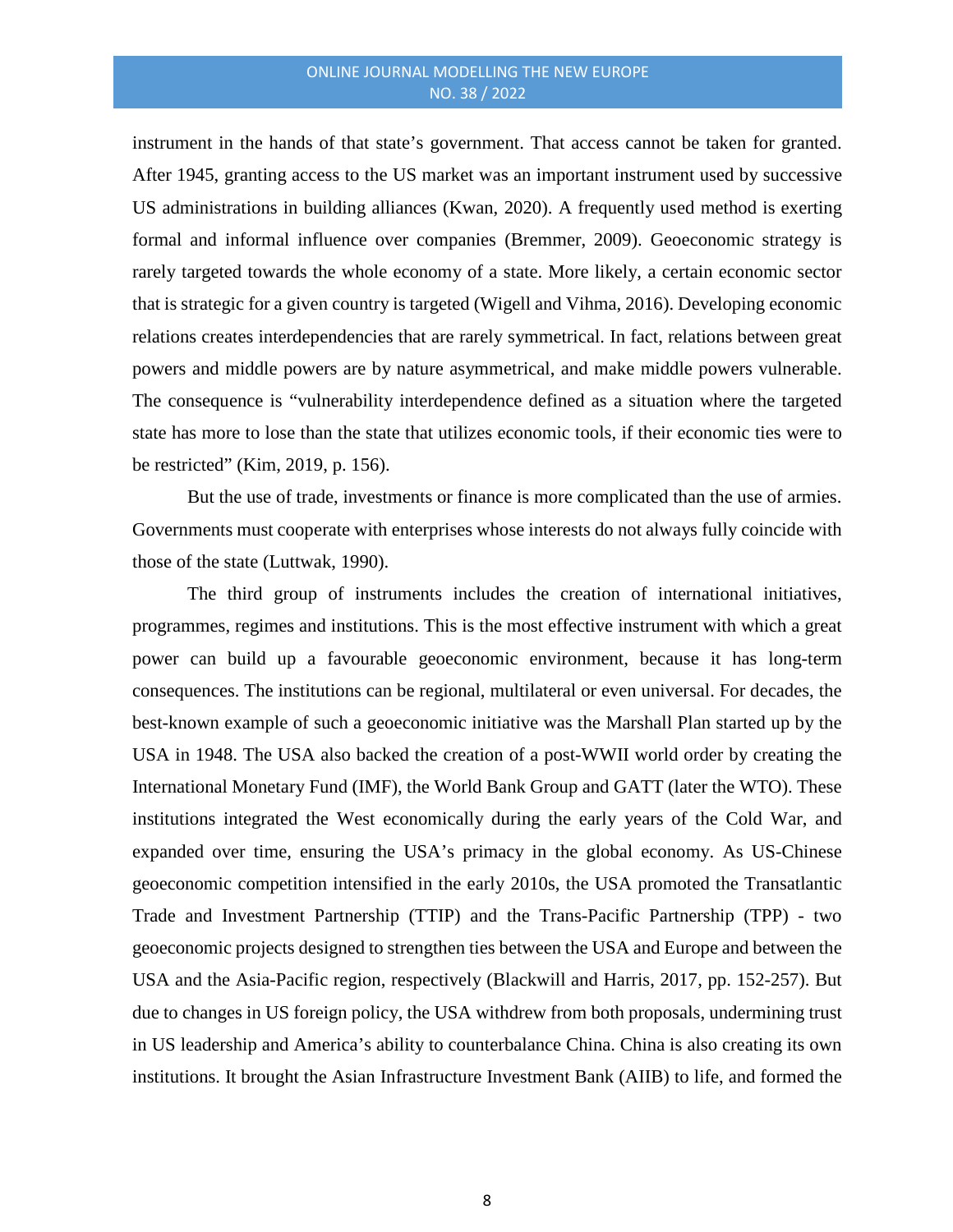New Development Bank together with other BRICS countries. In 2013, China proposed the Belt and Road Initiative (BRI). Immediately, comparisons with the Marshall Plan were made. The popular view is that these geoeconomic projects should enable China to achieve "economic domination" and change "economic interdependence into a hierarchical relationship", making "China's trade partners dependent on Beijing" and allowing "China to write the rules of the game" (Grosse, 2014, pp. 48-49). Middle powers face a dilemma over whether to participate in the initiatives of great powers, for they can also create institutions of their own, and frequently do so, with the most notable examples being the EU, ASEAN and Mercosur, which are regional, or issue-specific organizations such as OPEC. An important aspect of the creation of institutions is the popular misperception that geoeconomic strategy is a form of protectionism. It is not. States can build liberal economic system or subsystems, as long as they benefit from them; examples are the post-WWII order created by the USA, and the regional order in Europe dominated by Germany (Kundnani, 2019).

The fourth group of activities is technological standard setting and technological dominance. A state's position in international relations is heavily dependent on its ability to generate new technologies. The contemporary US-China technology race is similar to the Anglo-German quest for dominance in radio telegraphy in the late  $19<sup>th</sup>$  and early  $20<sup>th</sup>$  centuries (Brunnermeier, Doshi and James, 2018). To achieve technological dominance, great powers invest heavily in basic scientific research and try to develop technologies crucial for the future. Technological superiority creates a strategic advantage. Today, such competition revolves around AI (Lee, 2018), 5G telecommunications technology, and the future of the internet. The Chinese government has already initiated a discussion at the UN to reinvent the internet (Gross and Murgia, 2020).

The development of new technological standards is convergent with the development of international programmes and institutions, as the case of the BRI and its digital corridor suggests. But a strong innovation sector can also be a strength of middle powers, as the examples of Sweden and Finland show (Sanger and McCabe, 2020).

The fifth group of geoeconomic instruments is official development aid (ODA). Great powers direct ODA towards developing countries, and wealthy middle powers also frequently provide ODA. ODA is a useful foreign policy instrument (Blackwill and Harris, 2017, pp. 68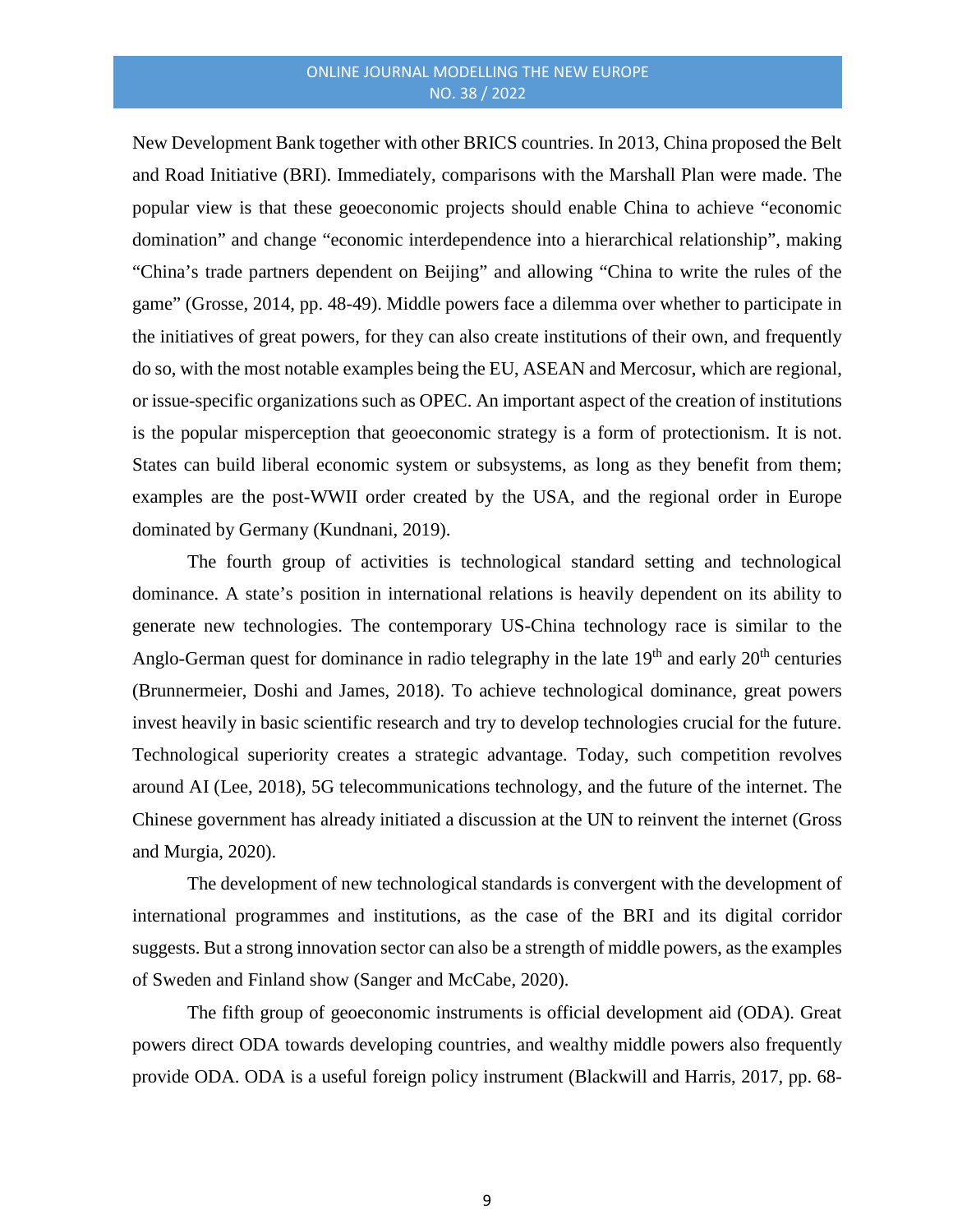74). The rise of emerging powers as donors in the 21<sup>st</sup> century increased the diversity of ODA instruments to include both foreign aid in accordance with OECD rules and more commercially oriented financial flows.

The sixth group of instruments consists of economic ideas. Explicitly or implicitly, states promote their economic models. In the 19<sup>th</sup> century, the British laissez-faire economic system served as a model for many countries, which followed the British example, and joined the gold standard as well. But Germany, the main challenger, partially refused to go along with the British example, with protectionism and cartels playing a much bigger role in the development of its economy (Brunnermeier, Doshi and James, 2018). During the Cold War, US capitalism faced off against Soviet communism. And today, the free market economy has been challenged by state capitalism. This inter-system competition differs from competition between free-market economies. Although competition between free-market economies is still taking place, most attention is currently concentrated on intensifying competition between free-market economies and state-capitalist countries. This calls into question the superiority of a mixture of economic liberalism and political democracy over a centrally managed authoritarian state. The crucial question is whether the free-market economies can outperform China's state capitalism economy in science, technology, economic efficiency and economic dynamism. Can China remould the international economic order in its favour? And finally, what is the future of Western values such as individual freedom, the rule of law, etc.? (Fuest, 2019).

# **2. Towards geoeconomic balancing, geoeconomic bandwagoning and geoeconomic hedging**

The balance of power is one of the most important concepts in international relations theory. Kenneth Waltz (1979) predicts that actors will balance against a stronger state, because the power difference presents a security threat to the weaker actors. But Stephen Walt (1987, pp. 21-28) modifies this argument, suggesting that states do not balance against power *per se*, but only against power that they perceive as a threat. Walt defines balancing as "allying with others against the prevailing threat" (Walt, 1987, p. 17). Balancing may be achieved in two ways. Firstly, it can be an internal balancing, which means an increase in military spending and the transformation of economic strength into military power. Or it can be external balancing,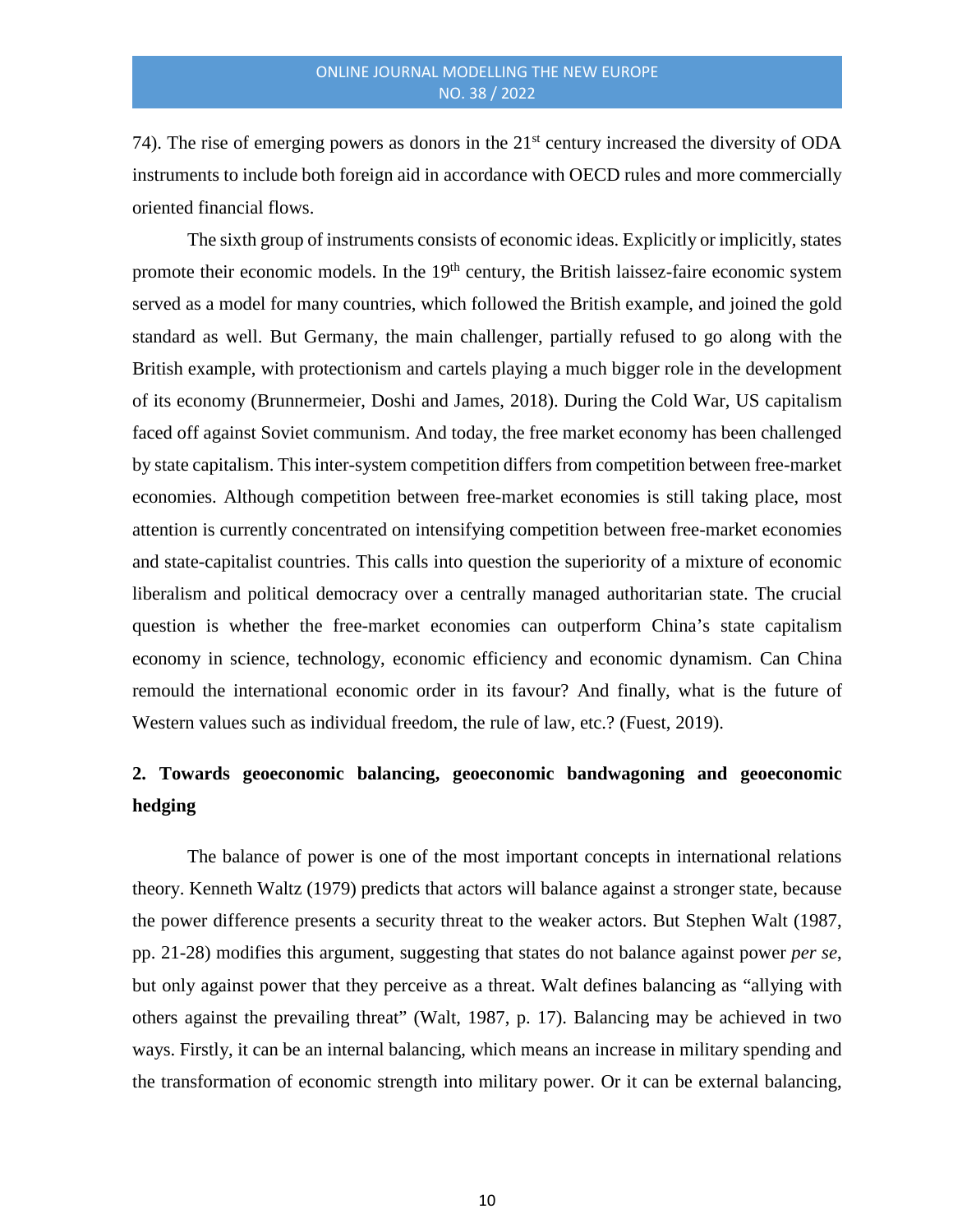which means one or more external partners banding together against a superior state that presents a threat (Walt, 1987, p. 18).

Bandwagoning theory states that a middle power may accept a subordinate role, taking cover under a great power's umbrella (Walt, 1987, p. 33). Bandwagoning is traditionally seen as the opposite of balancing. As Waltz (1979, p. 126) indicates, it is a strategy of cooperating with a dominant power. Walt defines bandwagoning as an "alignment with the source of danger" (Walt, 1987, p. 17). It is an "accommodation to the pressure (either latent or manifest)" (1987, p. 55). According to Walt, when faced with two great powers, a middle power should ally with the less threatening one, while simultaneously enjoying reasonably good relations with the more threatening one. The idea of bandwagoning as a defensive strategy has been challenged by Randall Schweller (1994, p. 74). He argues that bandwagoning is driven by the prospect of political and economic gain.

Many states try to escape the dichotomy between balancing vs bandwagoning strategies. It was out of this dilemma that the concept of hedging emerged. Goh defines hedging as "a set of strategies aimed at avoiding being in a situation in which states cannot decide upon more straightforward alternatives such as balancing, bandwagoning, or neutrality" (Goh, 2005, p. viii). He sees hedging as a strategic choice of a middle power that helps it maximize profit under conditions of competition among the great powers. Cheng-Chwee Kuik defines hedging more thoroughly as "a behaviour in which an actor tries to mitigate risks by pursuing multiple policy options, which would produce mutually counteracting effects, under the situation of high uncertainty and high stakes". It is a "multiple-component strategy between the two ends of the balancing-bandwagoning spectrum" (Kuik, 2008, pp. 164-165). Denny Roy sees hedging as "keeping open more than one strategic option against the possibility of a future security threat*.*" (Roy, 2005, p. 306). Le Hong Hiep (2013) indicates that a diversity of tools allows a state to move between balancing and bandwagoning depending on the international situation and its bilateral relations. In the case of an external threat, a state can easily move further towards balancing or bandwagoning. A useful definition was offered by John Hemmings (2013), who wrote: "hedging means a state spreads its risk by pursuing two opposite policies towards another state".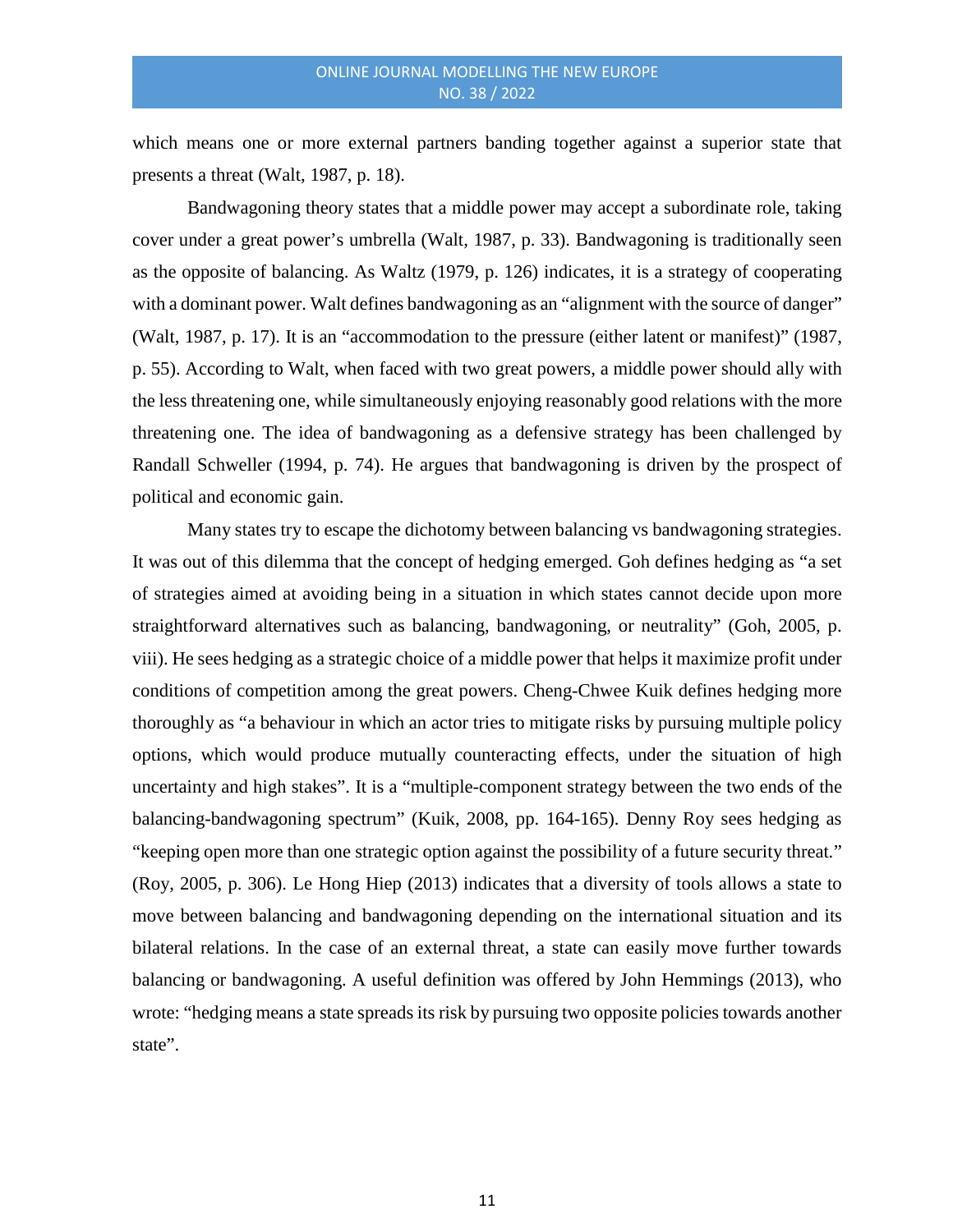The reason many states choose hedging is that balancing or bandwagoning operate primarily when a state is under a significant external threat or crisis. Hedging is a more useful strategy under normal conditions. For middle powers, balancing and bandwagoning can entail a danger of being dragged into a conflict between great powers, where picking the wrong side can mean being in an unfavourable position in the future and losing out on possible gains (Lim and Cooper, 2015).

While traditionally, balancing, bandwagoning and hedging mainly involve political and military means, middle powers can employ the strategies of geoeconomic balancing, geoeconomic bandwagoning and geoeconomic hedging in the current "Age of Geoeconomics" (Hsiung, 2009). Opposition to incorporating non-security elements into the hedging concept (Lim and Cooper, 2015) does not stand up to reality, because economics is at the heart of great power competition in the 21<sup>st</sup> century. Economics and politics are interrelated. The issue of who will have primacy in the future world will be decided by the economic balance of power (Hsiung, 2009).

Geoeconomic balancing is a strategy that should strengthen a middle power's position against a great power that is seen as a source of danger. It can be achieved by internal balancing, meaning a state's strengthening of its own economy, or by external balancing. External balancing consists in limiting economic cooperation in strategic sectors (energy, infrastructure, high technology) with a great power that is seen as a source of danger. A middle power allies itself economically with another great power or other middle powers, thereby strengthening its international position by reducing its economic dependence on, or even disconnecting from, the economy of the great power it sees as a potential threat.

A middle power can choose a strategy of geoeconomic bandwagoning with a great power. This means accepting the geoeconomic strategy, as well as the individual initiatives and demands of the great power, which is seen as a source of danger, in the hope of mitigating the threat through economic interdependence. It also means occupying a subordinate position and leaving the country at the mercy of the great power. If the hegemon proves to be benevolent, this strategy may offer an environment conducive to development, and the potential for adopting a different strategy at some point in the future.

12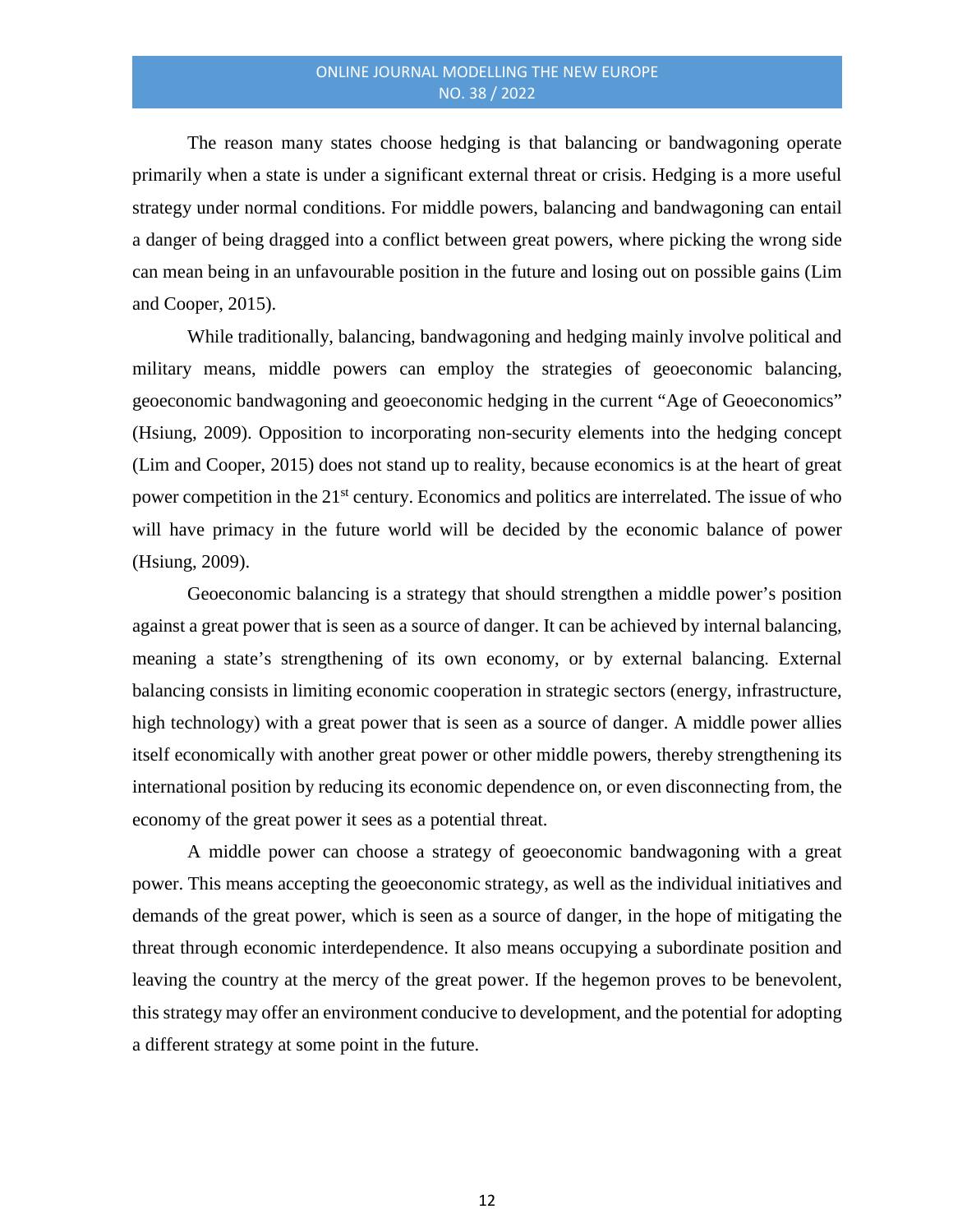Geoeconomic hedging is the right strategy for a middle power trying to develop "strategic autonomy" (Hsiung, 2009, p. 115) by simultaneously developing and restricting economic exchanges with competing great powers. It is more open to economic relations with a great power it identifies as less dangerous, and applies more restrictions in relation to a great power it is more afraid of. Restrictions apply primarily to economic exchanges in strategic areas of the economy. But no sector of the economy should fall into dependence on a great power seen as a source of danger. By choosing geoeconomic hedging, a middle power strives to keep all strategic options open. The development of economic relations should not lead to economic dependencies that might restrict the state's freedom to act. Geoeconomic hedging is especially suitable when there is uncertainty about the future balance of power. It may provoke clashes with one great power or another, but it does not close any options. When the stakes and uncertainty are high, states tend to hedge. They can do so for as long as neither of the competing great powers forces them to choose whether they are "with us or against us".

Geoeconomic bandwagoning, balancing or hedging should not be confused with trade exchange. The almost universal membership in WTO makes trade less dependent on political preferences. The contemporary situation is different than that of the Cold War, when the United States and the Soviet Union built their economic systems independently from each other. Any identification of which strategy a middle power applies should be comprehensive, and should be based on the middle power's behaviour towards the six groups of instruments used by the great power.

## **3. Germany's geoeconomic strategy towards China: 2008-2020**

Germany has been classified as a middle power. It has the fourth-largest economy in the world, but it is dependent on US-led international institutions and US security guarantees (Otte and Grewe, 2000; Baring 2003). The German economy is competitive and has been exportoriented. In 2018, German industrial production was the fourth-largest in the world, worth \$821.8 billion. For decades, Germany has been among the top three exporters in the world, and its export dependence increased significantly between 1998 and 2018 - from 26.41% to 47.42% of GDP. The consequence of this export success is a current account balance surplus. Germany has run a budget surplus since 2012 while reducing public debt. This excellent performance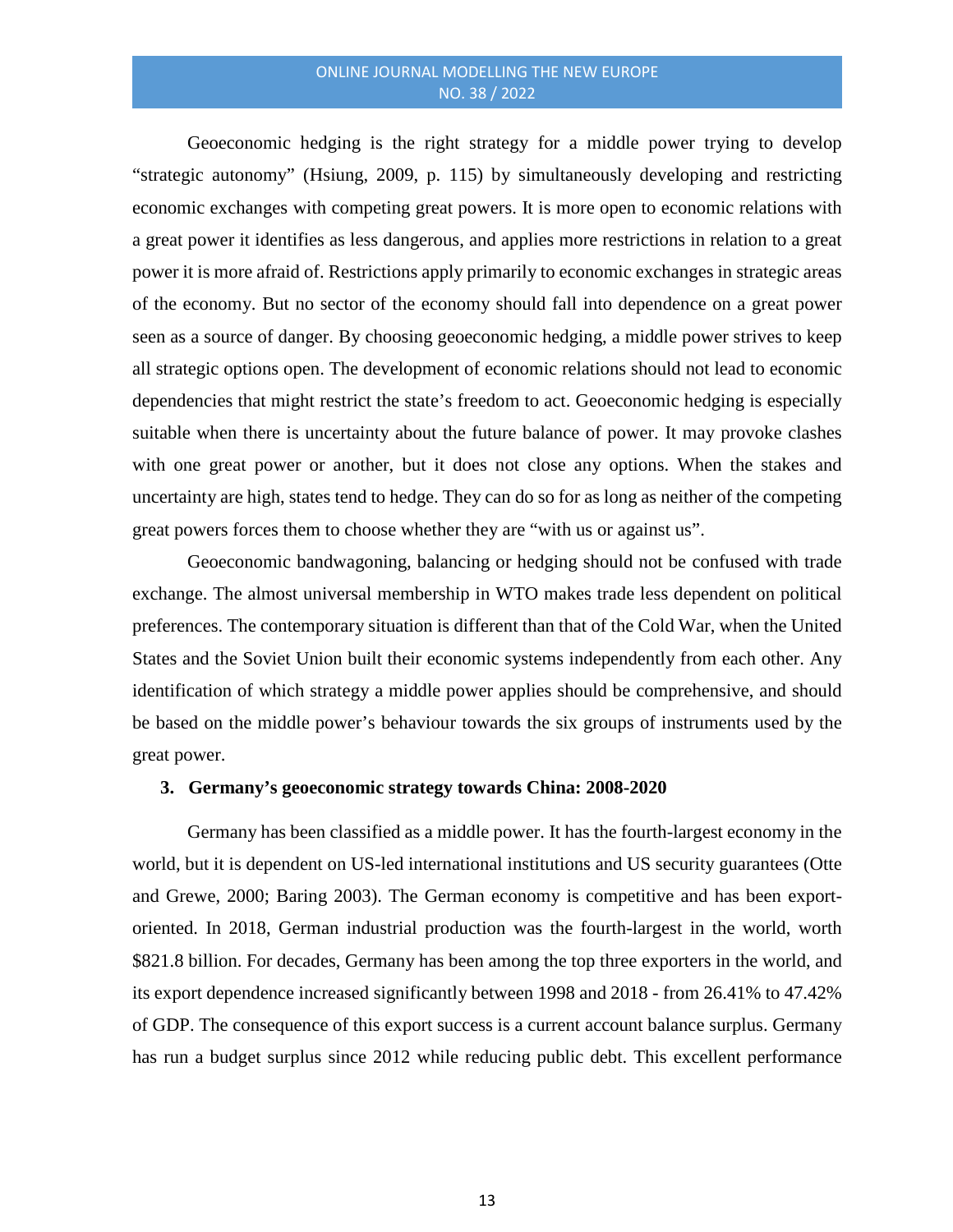would not be possible without the supply-side structural reforms introduced by the second government of Chancellor Schröder (Agenda 2010) and a steady rise in R&D spending, which went from 2.212% of GDP in 1998 to 3.035% in 2017, one of the highest levels in the world (World Bank, 2020a). Although Germany lost competitiveness in the electronics and biotechnology sectors in the 1980s and 1990s, the excellent performance of its automotive, aerospace, chemical and electrotechnical industries and engineering has long been seen as a solid foundation of German economic power (Rode, 2007). But that success has been increasingly seen as a poisoned chalice. It allowed German industry to take its eye off the ball as technological progress accelerated. As the German foreign mister Heiko Maas admits, in the technological race Germany has fallen not only behind the USA, but also behind China (Maas, 2019a).

Trade and investments have been a cornerstone of German–Chinese relations for decades. Germany developed intensive relations with China, underpinning them with a political rapprochement expressed in the signing of an agreement on Strategic partnership in global responsibility in 2004 and elevating their cooperation to the level of a Comprehensive strategic partnership in 2014. Intensive intergovernmental consultations were developed, and the perception of Germany's "pivot to China" was strengthened by the German ambassador to Beijing, Michael Schaefer, who said in 2012: "I don't think there is such a thing as the West any more" (see: Kundnani, 2015, p. 115). But Germany has no clear vision of what should make its relations with China strategic. Apart from trade, the two countries' relations lack substance due to differences in numerous policy fields (Heiduk, 2015). Germany and China have seen each other as partners between whom there exists an economic "symbiosis". Germany used to supply investment and high value consumer goods, and China mass consumer goods. The German trade deficit with China was never a central topic of economic and political discussion. Two reasons for this may be indicated: on the one hand, Germany has had an overall positive trade balance as well as a current account surplus. On the other hand, its deficit towards China was relatively modest. German exports were growing continually, and their structure was favourable for Germany, too. German decision-makers and politicians believed that China's growing wealth would create further demand for German goods (Kundnani and Parello-Plesner, 2012).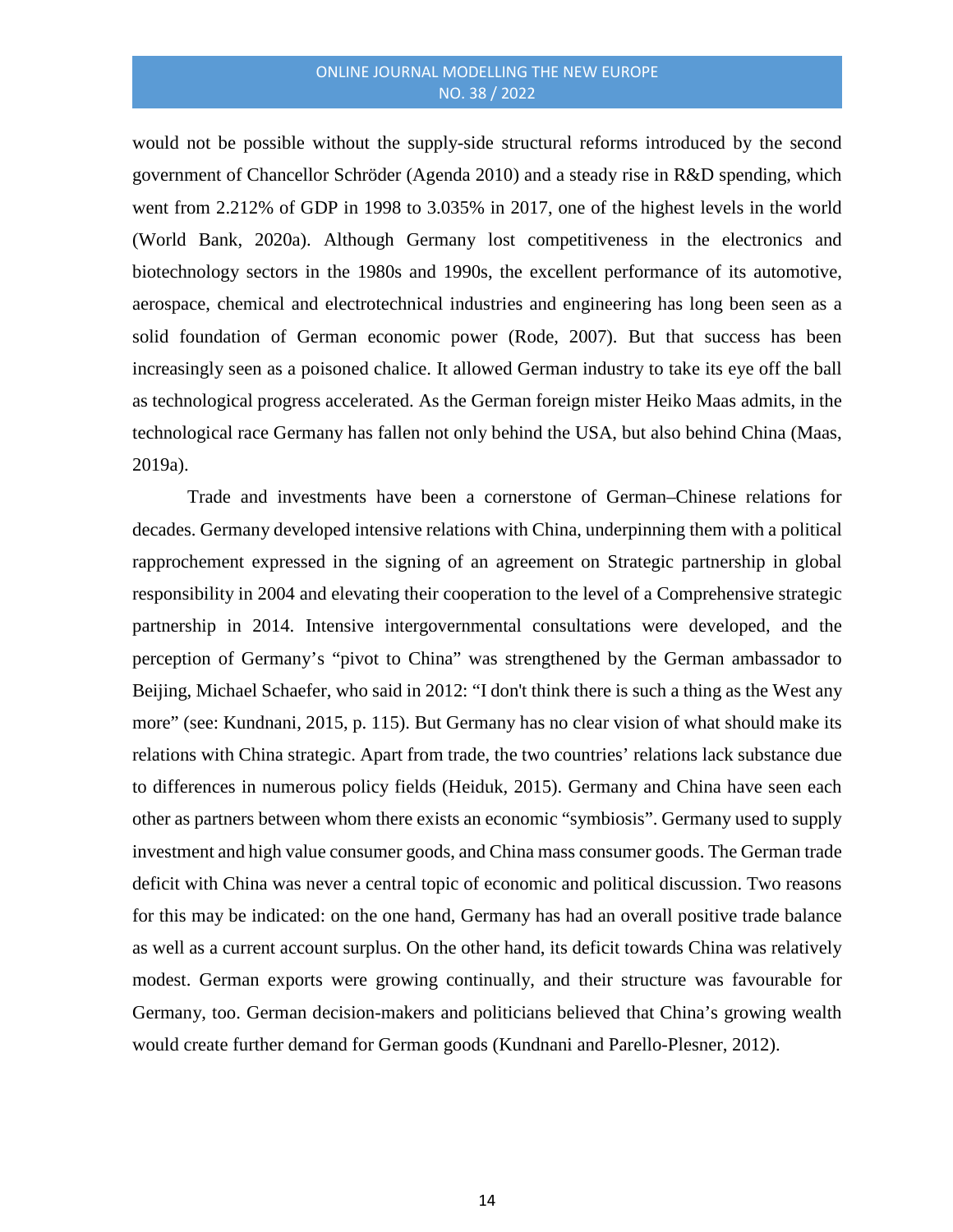In the early 21st century, China became one of Germany's top economic partners, though access to the Chinese market for foreign goods and services remained limited. By 2018 7.07% of German exports were sent to China, and 9.8% of German imports came from China (World Bank, 2020b). On the other hand, China sent only 3.14% of its exports to Germany in 2018 (World Bank, 2020c). German exports to China radically accelerated after the start of the 2008 economic crisis. The Chinese government launched an anti-crisis package for the Chinese economy that resulted in rapidly growing imports, including from Germany (Kundnani and Parello-Plesner, 2012).

The development of trade relations has been supplemented by increasing German investments in China. At the end of 2017, German direct investments in China amounted to more than 80 billion euros (Deutsche Bundesbank, 2019, p. 23). That same year, Chinese direct investments in Germany were worth only 5.1 billion euros (p. 63).

German exports to China and German investments in China are concentrated in a few economic sectors. The automobile companies are the most dependent on China. In 2018, the biggest German automaker, Volkswagen, earned 39.9% of its revenue in China, while among companies listed on the DAX index, semiconductor producer Infineon, carmakers Daimler and BMW, and the chemical company Covetro all earned more than 20% of their revenue in China. On average, DAX-listed companies earned 15% of their revenues in China in the same year. The German "big business" faces the problem of a concentration risk (Heide et al, 2019). Although, as a whole, the German economy is less dependent on the Chinese market than its flagship companies; the problem of vulnerability persists (Barkin, 2019).

The problem is intensified by China's refusal to adopt the principle of reciprocity or symmetry in its trade and investment policies, and by its strong support for local enterprises. An unequal playing field for local and foreign companies is causing growing opposition among the German authorities. In December 2016, Ambassador Michael Claus indicated that it was difficult for German officials to encourage German companies to invest in China because they feared they would be nothing more than "useful instruments" supplying technology that could later be discarded (see: Ankenbrand, 2016). Despite Chinese demands, the EU did not grant China market economy status. This was partially a consequence of Germany's ambiguous position. Chancellor Merkel was ready to accept Chinese demands, but opposition from the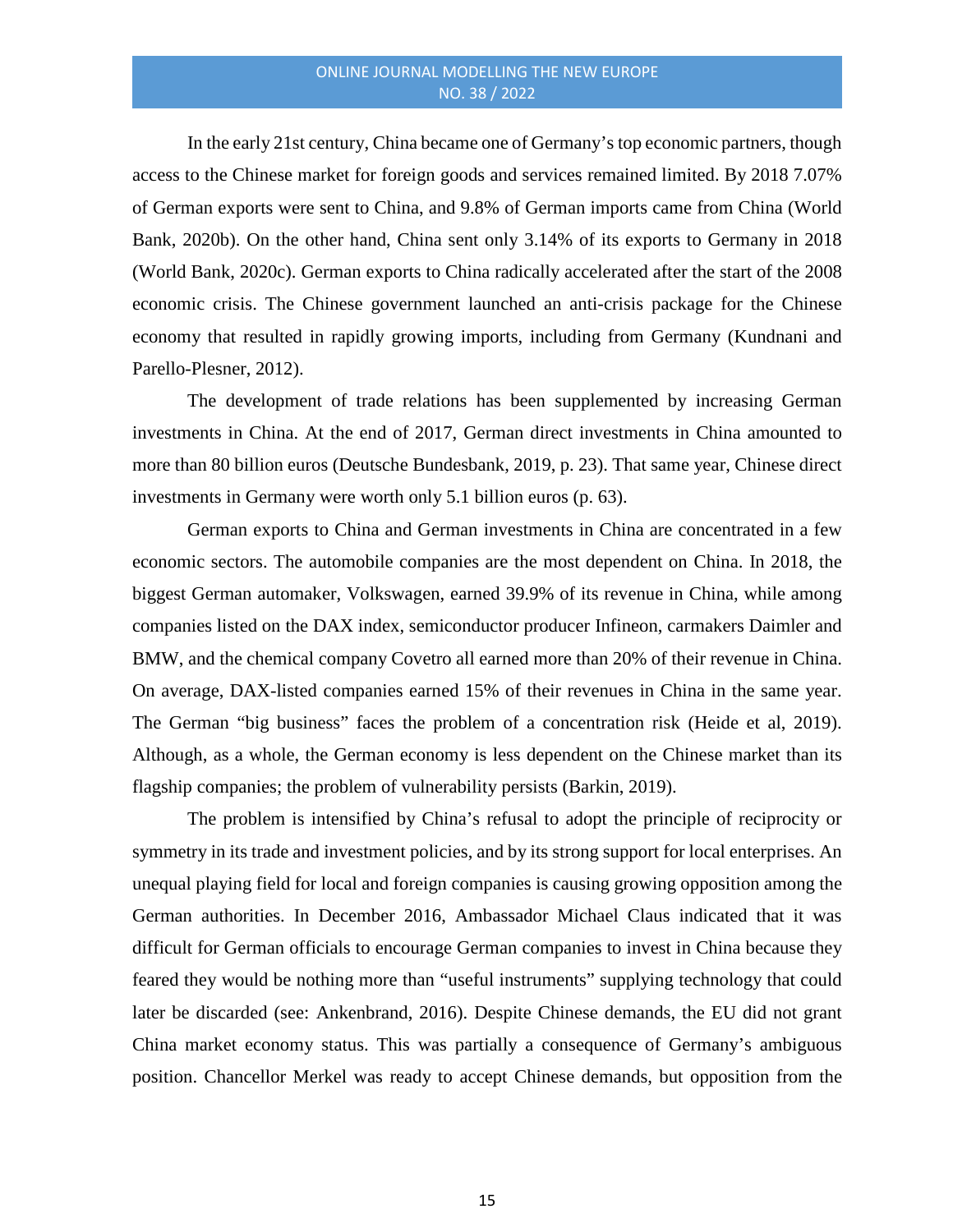Ministry of Economy and industrial associations, which were worried about growing imports from China, stopped her from taking that step (Huang, 2019, pp. 205-208).

The German companies' fears of losing their technological advantage have been exacerbated by a series of acquisitions in recent years in which Chinese companies have bought up their German competitors. For a long time, German politicians invited Chinese companies to invest in Germany, but that has changed. The turning point was the takeover of the German robot producer KUKA in 2016. In response to the Chinese companies' expansion in the German high-tech sector (Jungbluth, 2018), German regulations on foreign investments were tightened, and some takeovers of German companies were blocked (Huang, 2019, pp. 202-204). Although the new regulations applied to all foreign investors, the discussion in the Bundestag shows that companies from China were the main target. Alexander Ulrich, a member of the house critical of the new regulations, dubbed them "Lex China" (2019, p. 11539).

The third group of instruments is the creation of international programmes, regimes and institutions, and launching international initiatives. China abandoned its "low profile policy" in November 2012, under the new leadership of President Xi Jinping. Germany's response to the Chinese geoeconomic initiatives has been mixed. Germany joined the AIIB, becoming its fourth-largest shareholder. It did so against the expectations of the United States, which sees the AIIB as an instrument for advancing China's global presence. The German government justified its AIIB accession with the argument that participation by Germany (and other European countries) would make it possible to turn the AIIB into a true international financial institution, weakening its "Chinese characteristic". Germany presents itself as satisfied with its role in the AIIB and with the AIIB's policy (Stanzel, 2017).

When President Xi Jinping proposed the BRI in 2013, the initial reaction from Germany was positive. The Siemens CEO, Joe Kaeser, even called it "the new WTO" (Barkin, 2019). But, after a more thorough analysis of the implications of the proposal, the tone became more critical. Causes for concern were seen in the impact of the BRI on the transparency of public procurement, a level playing field for business, and European labour, environmental and social standards. Also, the impact of Chinese investments and credits on the solvency of African and Asian countries became a hot topic, and the term "debt-trap" started to circulate.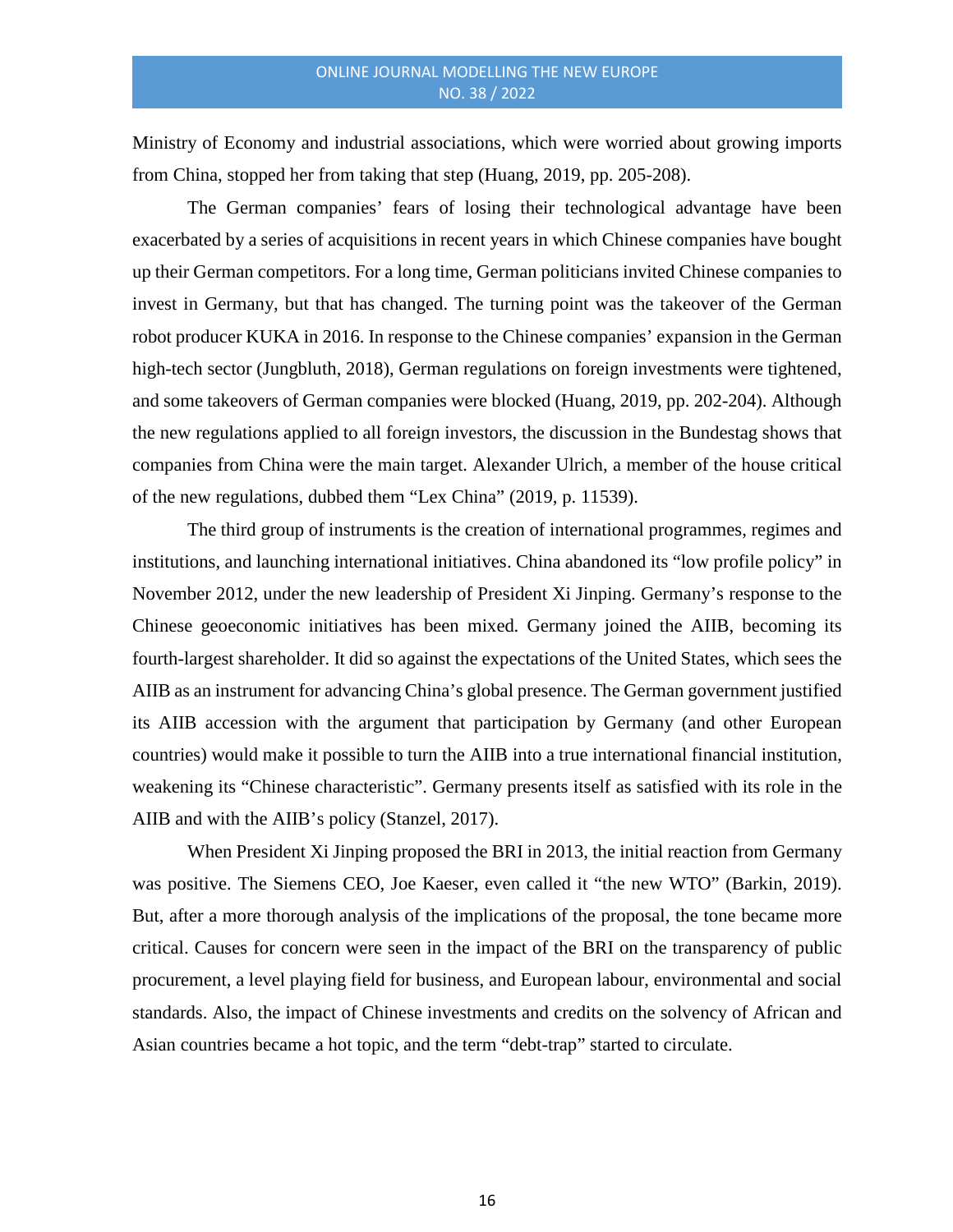Germany has not signed a bilateral agreement with China about participation in the BRI and is pushing for an EU-Chinese agreement regulating relations between those two partners overall, not only concerning the BRI. Germany is interested in signing an EU-China Comprehensive Agreement on Investment (CAI). It has also criticised Italy for joining the BRI, and the Central European countries for cooperating with China within the 17+1 format (Stanzel, 2019). Among German elites, there is a growing feeling that China prefers state-to-state relations over relations with the EU as a whole, and that a united EU is the only instrument in German hands to have balanced relations with China - and the USA as well. German politicians understood that, while China is developing its global vision, Germany and the West lack one (Gabriel, 2018).

The fourth group of instruments applied by great powers is related to standard setting. In this area, the balance of power between China and Germany has dramatically changed in the analysed period. For years, Germany supplied technologies to China, but technological progress has turned the tables, as highlighted by the 5G telecommunication technology offered by the Chinese company Huawei. Germany now finds itself in the position of a country that is technologically inferior to China. In the last two decades, Germany's share in creating worldclass innovations has declined in comparison with China, Japan and South Korea (Bertelsmann Stiftung, 2020). To further accelerate their economic progress, Chinese companies invest abroad. FDI should help China achieve its "China 2025" plan. Between 2014 and 2017, 64% of Chinese M&A transactions with a share of at least 10% in German companies were related to the key industries listed in the "China 2025" plan. China is set to achieve "Economic Superpower" status by 2049 (Jungbluth, 2018). There is much division in Germany over how to deal with Huawei. The USA put pressure on Germany to ban Huawei from the German network. Yet in December 2019 the Chinese ambassador to Germany, Wu Ken, said that the exclusion of Huawei would not be ignored and there would be consequences for Germany, suggesting that German car producers could become a target. Despite the security risks, in February 2020 the German government decided to allow Huawei to participate in the development of the German 5G network, although Huawei, like all companies, will have to meet new security standards (Sanger and McCabe, 2020).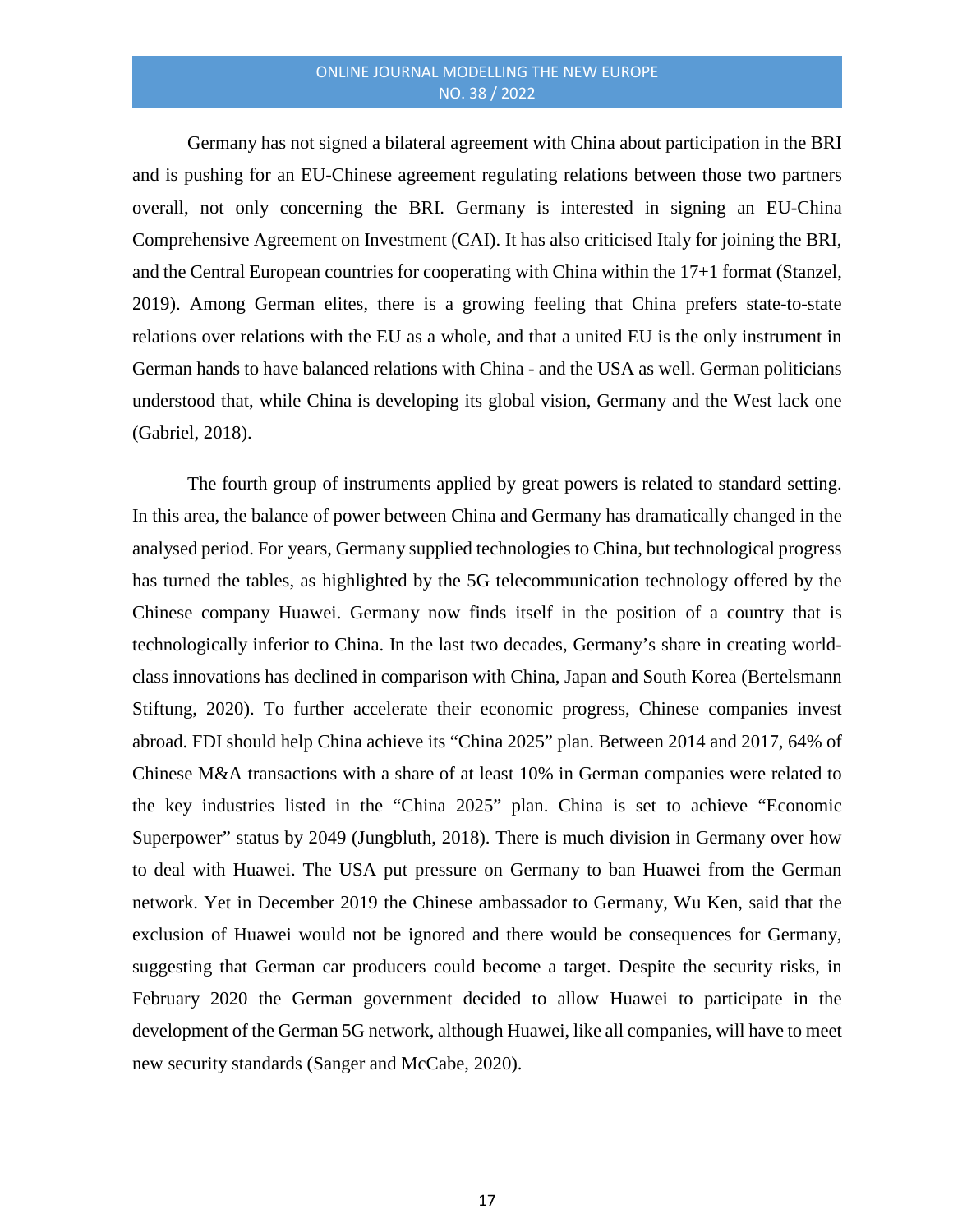In Germany, uncertainty about the country's "digital sovereignty" is growing (Maas, 2019b). The increasing US-Chinese technological conflict has caught Germany in the middle between two economic giants on which it is dependent. As Angela Merkel summarized the German situation: "The odds look pretty bad for us" (2019).

The fifth group of instruments used by great powers to bind middle powers is ODA. Relations between China and Germany are a very specific instance of great power-middle power relations. It was the middle power, Germany, that for years supplied today's great power, China, with ODA, worth almost 10 billion euros since 1979. German ODA was designed to support the export of German technology and standards to China, as well as to gain political influence. With China's economic success, that traditional development aid stopped in October 2009, and since then new forms of development cooperation have been created (Huang, 2019, pp. 177- 179).

The sixth group of geoeconomic instruments are ideas, understood mostly as the promotion of a state's own economic system, whereas the last element of geoeconomic power is ideological primacy. In Germany, there was a view that the social market economy could be an inspiration for Chinese reformers. But China's economic success convinced the Chinese leadership that state capitalism with Chinese characteristics is superior to other forms of capitalism. In Germany, the growing worry about Chinese dominance in the ideological sphere was first expressed in a paper published by the Federation of German Industries (BDI), which called China both a "partner" and a "systemic competitor" (BDI, 2019, p. 2). This argument was repeated by chancellor Merkel. She called China simultaneously a "strategic partner" and "strategic competitor", against whom Germany is in "systemic competition" (Merkel, 2019, p. 10482). Merkel's statement was a clear signal that the "change through trade" strategy had failed. Norbert Röttgen, the chairman of the Committee on Foreign Affairs of the Bundestag, argues that Germany should cooperate with China, but should not subject itself to China and it should fight for its own values and interests (Röttgen, 2020, 20425). That is why, in its guidelines to the policy towards the Indo-Pacific region in 2020, the German government encouraged "shoulder-to-shoulder" cooperation in the region with democratic countries sharing the same values (Bundesregierung, 2020).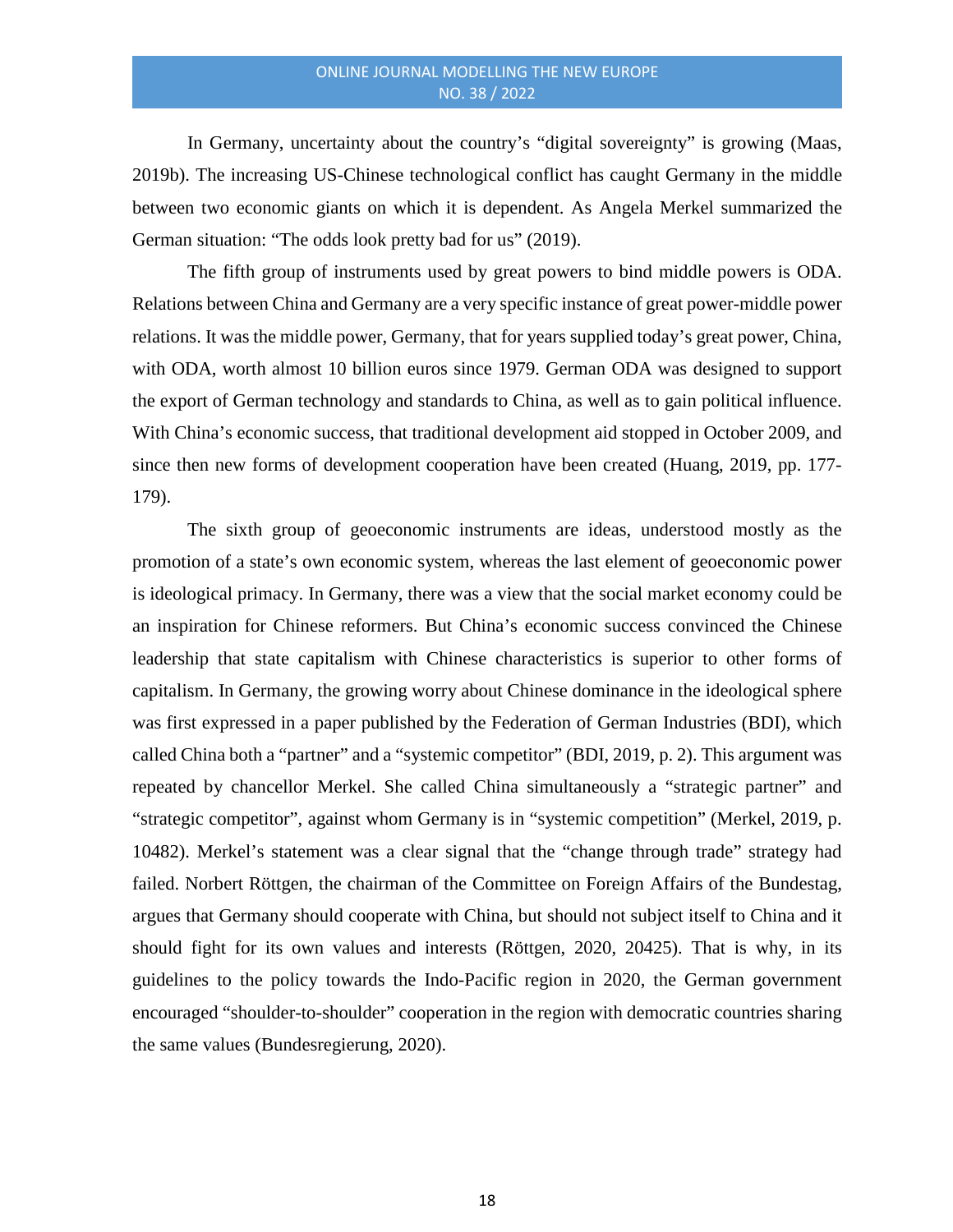#### **4. Germany revives the transatlantic-partnership**

In the face of Germany's growing vulnerability towards China, the German government is pursuing the goal of strengthening the EU and the transatlantic partnership, underlining the role of the "community of values" shared by Europe and the USA (Altmaier, 2019, p. 16252).

In the early  $21<sup>st</sup>$  century, the USA began negotiating the TTIP with the EU. Despite some scepticism among the public and NGOs, the German government supported the TTIP for three reasons. Firstly, it would deliver economic growth and new jobs. Secondly, it would revive the transatlantic partnership. And thirdly, it would have the potential to define global standards for trade and investments. The TTIP was seen by the government in Berlin as a strategic project strengthening economic ties in the Euro-Atlantic region and reducing the relative importance of the fast-growing emerging markets (Sparding, 2014).

But the TTIP failed, and disputes started to pile up in US-German relations. The four most important of these are: the German trade surplus, Germany's position towards Huawei, the German-Russian energy partnership, and the low level of German defence spending. The US administration sees the German trade surplus as a threat to US national security, while the German government tries to calm the US administration's fear in order to reduce the danger of American sanctions against the German automobile industry. Further, German politicians attempt to convince the US administration that, under the new regulations, the German telecommunication networks will be safe, even with Chinese equipment. The long-standing dispute over German-Russian gas cooperation ended with the outbreak of the military conflict between Russia and Ukraine in 2022, as the German government declared a shift away from Russian gas supplies by 2024. Also, the pledge of an additional 100 bn euros in military spending, a stated rise of up to 2 per cent of GDP in 2024, and the decision to purchase F-35 jet fighters as a consequence of the Russian-Ukrainian conflict, have symbolic value for reducing the tensions between the United States and Germany (Merkel, 2019; Pfeifer, 2022; Arnold, 2022).

The ability to come up with ground-breaking innovations is a central area of German security, and the backwardness of the German industry in the high-tech sector is a primary geoeconomic weakness of the country. In 2019, during the Munich Security Conference, Heiko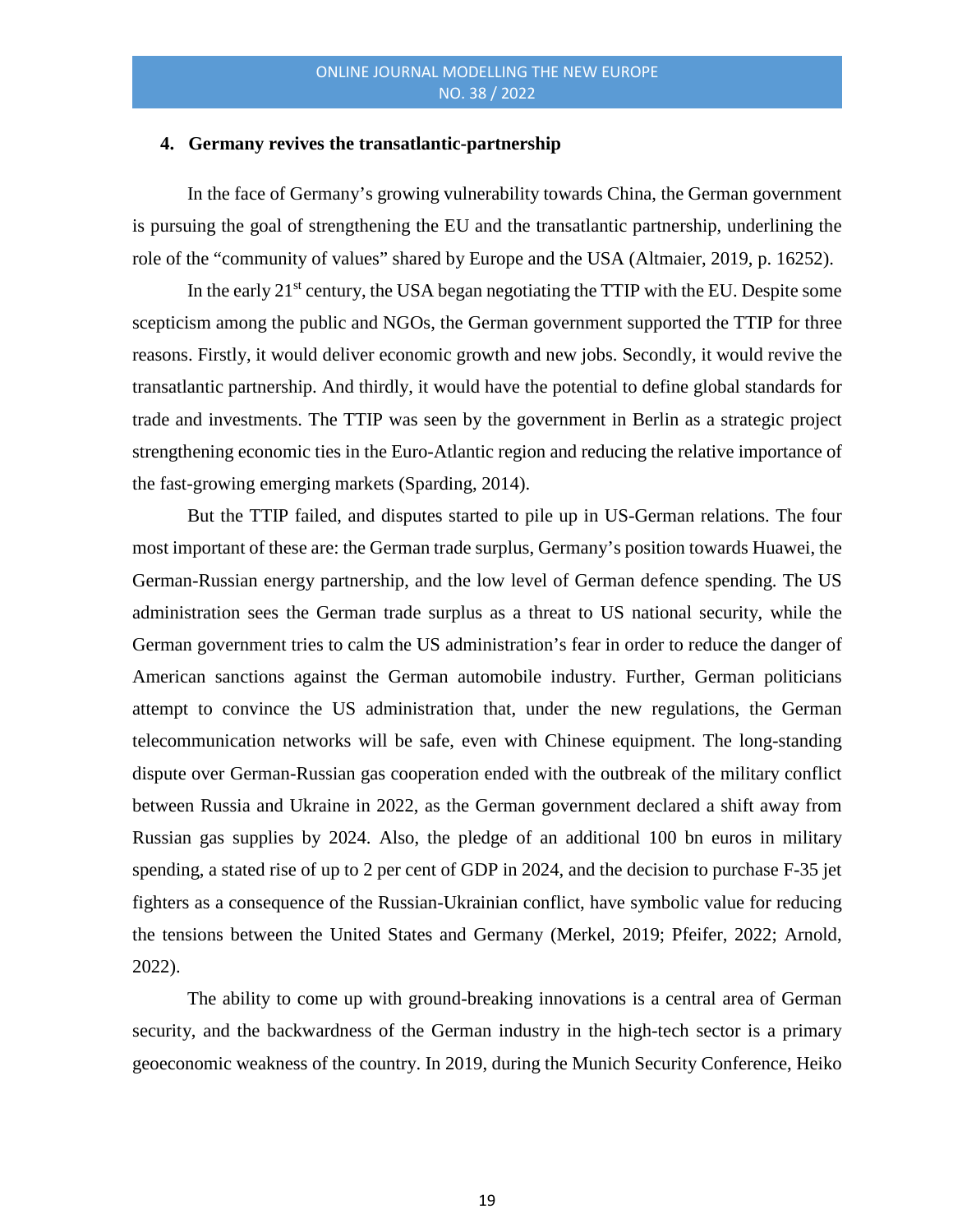Maas argued that the EU should transform its geoeconomic capabilities into geo-political power. He pushed for a transatlantic trade partnership that could evolve into the core of a transatlantic agenda towards the rising powers, including towards an "increasingly overpowered China" (Maas, 2019a). He and chancellor Merkel repeated the call for a united Europe investing in technologies of the future during the debate on the German Presidency of the Council of the EU 2020 (Maas, 2020; Merkel, 2020a). In her speech to the European Parliament, Merkel also argued that strategic relations between the EU and China "are characterized by close trade links but equally by very different approaches to social policy, particularly respect for human rights and the rule of law". These differences are playing an increasingly important role for Germany in its relations with China, bringing Germany closer to the USA (Merkel, 2020b).

The USA wants to prevent the expansion of the Chinese 5G telecommunication equipment around the world because of security concerns, and is using a mixed bag of tactics to discourage other countries from using Huawei 5G equipment: threatening to cut them off from information sharing and intelligence cooperation, trying to cut Huawei off from American-made technology. But the USA has no alternative technology to offer. The main competitors to Huawei come from Sweden (Ericsson) and Finland (Nokia), but they are struggling with a cost disadvantage. Given the support provided by China to Huawei and the huge Chinese market on the one hand, and EU-US discord over support for European producers on the other, the future does not look bright for them. The US's strategy towards 5G is still being formulated, so Germany's position may change over time. Chancellor Merkel feared Chinese retaliation towards German companies, but her heads of intelligence and some politicians within the CDU/CSU shared the assessment of their American partners (Sanger and McCabe, 2020).

Many German business people felt uneasiness over the future of their companies in China. As a study by the Allensbach Institute from 2019 shows, if faced with a choice between the USA and China, half of German economic elites would be in favour of cooperation with the USA, one third with China, with the rest undecided. This contrasts with the view expressed in the same study, where two thirds of respondents were of the opinion that, in the long term, China will overtake the USA as the No.1 global power (Göbel, 2019).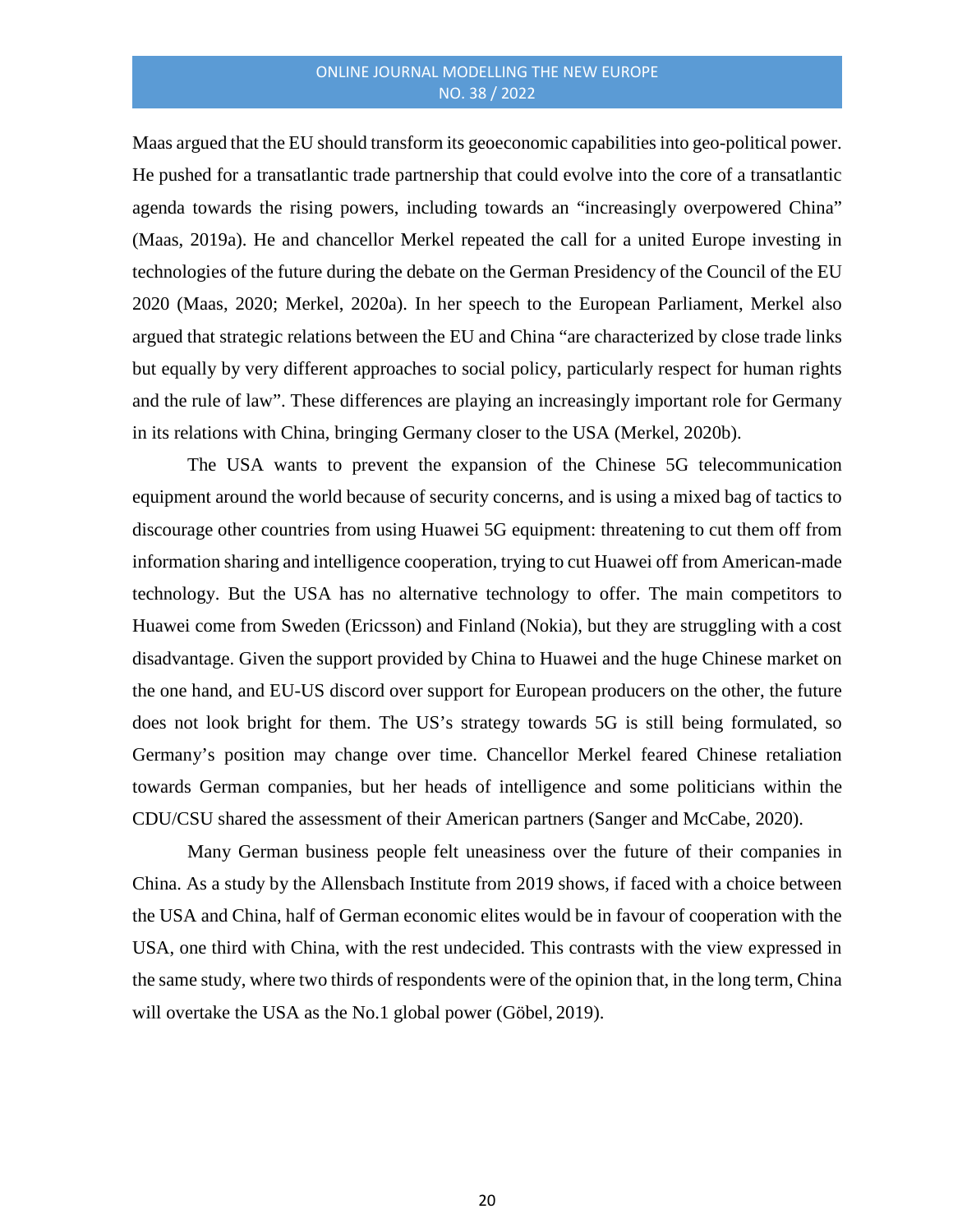#### **Conclusions**

The international system is in a state of decay. Geoeconomic competition between China and the USA is on the rise. The two great powers are competing against each other for world primacy, especially in the high-tech sectors and trade. Middle powers such as Germany are unsure of what the future balance of power will be like, and have to develop geoeconomic strategies that somehow respond to those of the great powers. This paper aims to fill this research gap by developing the concepts of geoeconomic balancing, geoeconomic bandwagoning and geoeconomic hedging.

Germany's response to China's geoeconomic strategy was analysed. Germany is simultaneously developing and restricting economic exchanges with China, taking contradictory steps. Cooperative and competitive elements in the German strategy towards China intertwine. Faced with uncertainty about the future balance of power between China and the USA, German governments have developed a strategy of geoeconomic hedging towards China, which involves measures that mutually counteract each other and are deliberately contradictory. Because the integration of China into the liberal world order failed, Germany intends to keep its cooperation with China as alive as possible, with the goal of continuing to reap economic and political benefits from that cooperation, but without weakening Germany's belonging to the "West". The behaviour of Germany towards the six groups of geoeconomic instruments used by China defines its strategy.

Firstly, the dynamism of the Chinese economy was once seen as an opportunity but is increasingly seen a source of danger. Facing growing competition, Germany has improved the competitiveness of its national economy.

Secondly, in the early 21<sup>st</sup> century, German governments successfully encouraged local companies to trade and invest in China. But their success made the German economy dependent on the Chinese market without having any impact on Chinese politics and society. Simultaneously, the German market is less relevant for Chinese exporters. Faced with the failure of the "change through trade" strategy, the German government no longer encourages German companies to invest in China and has developed more mechanisms for scrutinising foreign investments flowing into Germany lest German companies should be sold off to their Chinese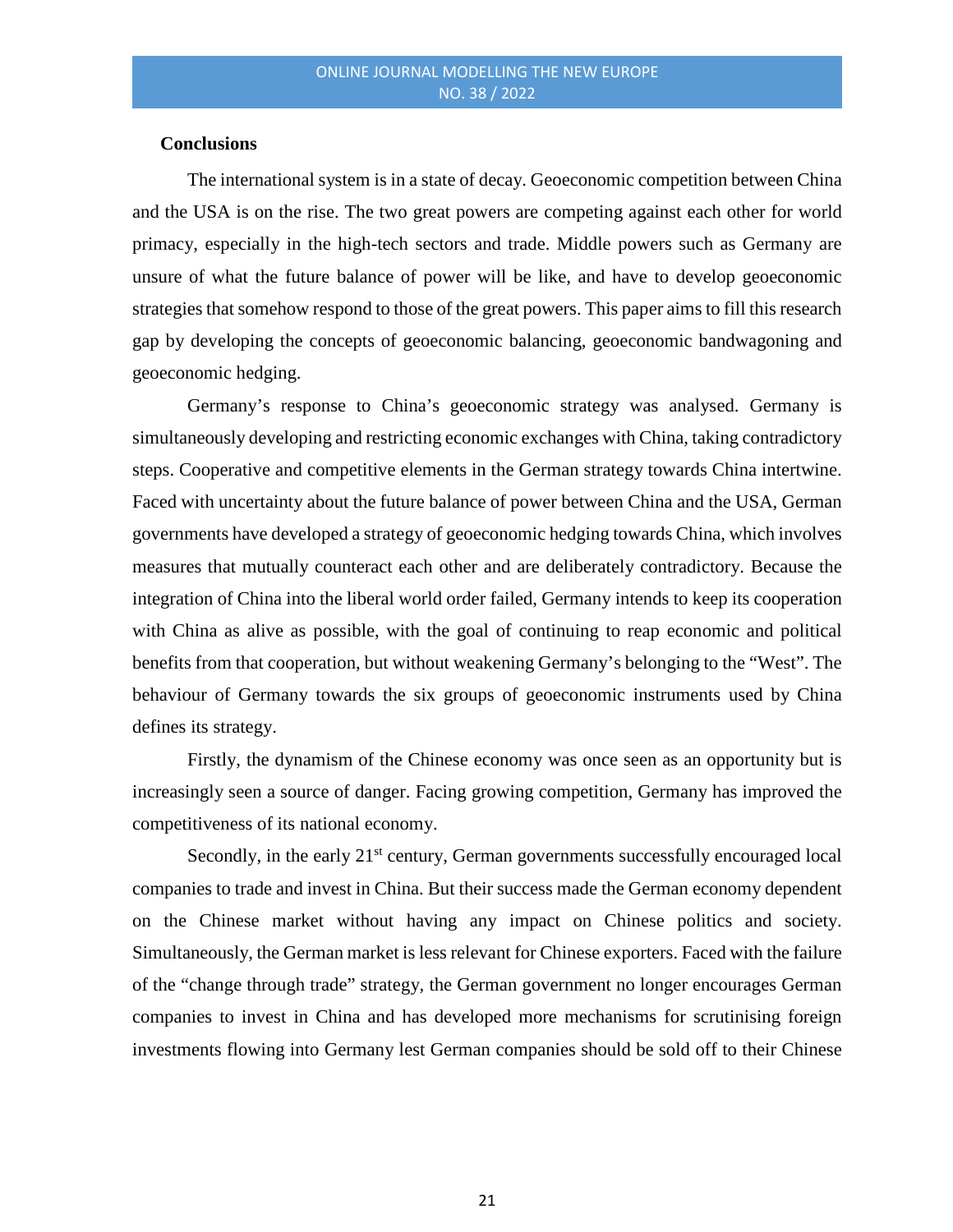rivals. It is also promoting more diverse economic relations with other countries in the Indo-Pacific region.

Thirdly, Germany was not prepared for China's refusal to fully accept the existing world order. China's new geoeconomic initiatives, and the rising competition between the USA and China have called the existing world order into question. German support for Chinese geoeconomic initiatives in the  $21<sup>st</sup>$  century has been diminishing as China's power has grown. The accession of Germany to the AIIB was not followed by its accession to the BRI. Germany has not actively lobbied the European Commission to grant China market economic status. And now, German politicians are calling for a revival of the idea of a USA-EU geoeconomic partnership, based on common interests and common values, to preserve the position of the "West" in global politics. In the future, common values should play a bigger role in relations with countries of the Indo-Pacific region.

Fourthly, the current technological revolution is weakening Germany's position in the global economy. For the past century and a half, Germany was a world frontrunner in terms of technological progress and standard setting; today, it is falling behind the leaders, although in the last two decades it has raised R&D spending. Reviving the US-EU partnership could lead to a bundling up of R&D capacities in the Euro-Atlantic region, and to a strengthening of its position in the technological battle against China.

Fifthly, Germany stopped supporting China with ODA in 2009. Both countries initiated development cooperation instead.

Sixthly, Germany sees China as a "systemic competitor" and a social-economic threat. Unlike Germany's relations with China, differences between Germany and the USA are contained within the system supported by both countries. Because of its support for the liberal international system, the USA is Germany's preferred partner over China. But is the German geoeconomic hedging strategy successful? Germany has not overcome its backwardness in the high-tech sector. It is also losing its superiority in numerous other sectors of the economy; moreover, the complementary character of the German and Chinese economies, where Germany supplied high-value added investments and consumer goods in exchange for cheap consumer goods, is vanishing.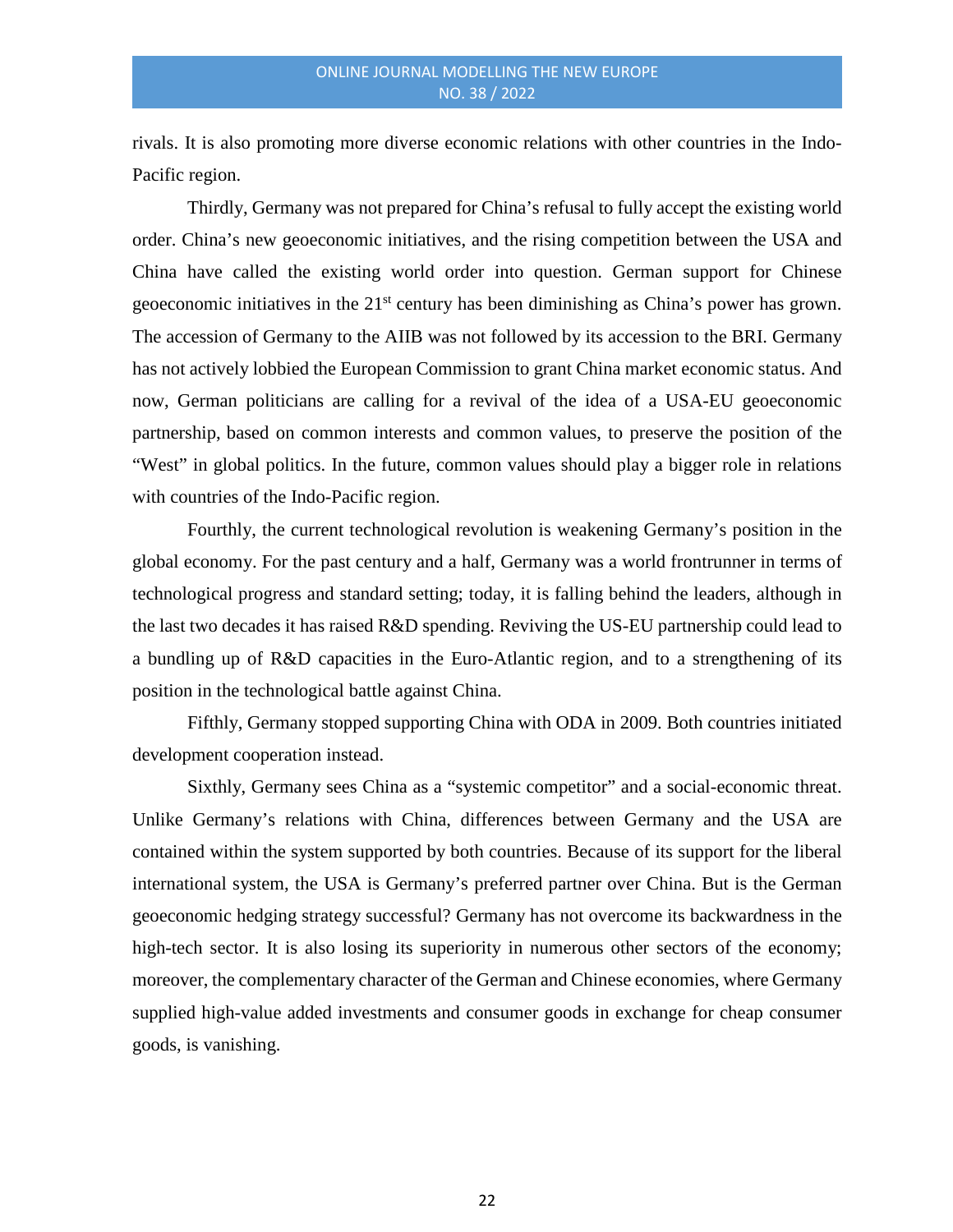Further, Germany is in a situation known as "vulnerability interdependence" towards China. In consequence, it cannot allow itself to make an abrupt change in its policy towards China or to ban Huawei from participating in the development of the German 5G network. The leading German companies are especially dependent on the Chinese market, and their political influence in Germany offers China in this context an instrument with which to influence the German government. Germany's dependence on China in trade and investments should be gradually limited. Already, some takeovers of German companies by Chinese rivals have been blocked.

Germany has successfully resisted China's demands that it joins China's geoeconomic initiatives, by striving for an EU-China CAI and suggesting a revival of the economic alliance between the EU and the USA. But no specific plan for an EU-USA geoeconomic partnership has even been presented. Despite its preference for a geoeconomic partnership with the USA, Germany is keeping all its strategic options open.

The plan to once again become a standard-setting country in new technologies and regain technological leadership is conspicuously absent. The subject of how to respond to the Chinese challenge in telecommunications technology is discussed on a daily basis, but an unambiguous strategy is deliberately avoided. The rise in R&D spending has not stopped the decline in Germany's share in world-class innovations.

In the systemic competition, supporters of the free market such as Germany are on the defensive. State capitalism is enjoying growing support in many countries, and the BRI is helping this trend. In numerous emerging markets, China's economic success is acting as an inspiration. The future will show whether a free market economy or state capitalism is more efficient.

As Henry Kissinger indicated some time ago, without its alliance with the USA, Europe would be "an appendage of Eurasia". It would be at the mercy of China (Kissinger, 2018). German political elites took this suggestion seriously and would like to see the Europe-USA alliance strengthened once again. As Chancellor Merkel noted in January 2020, she is convinced that all Europeans "need to think very hard about how we position ourselves" (Merkel, 2020c) suggesting that a much more straightforward strategy towards China may be needed in the future. Germany wants to be part of the winning coalition but is increasingly unsure about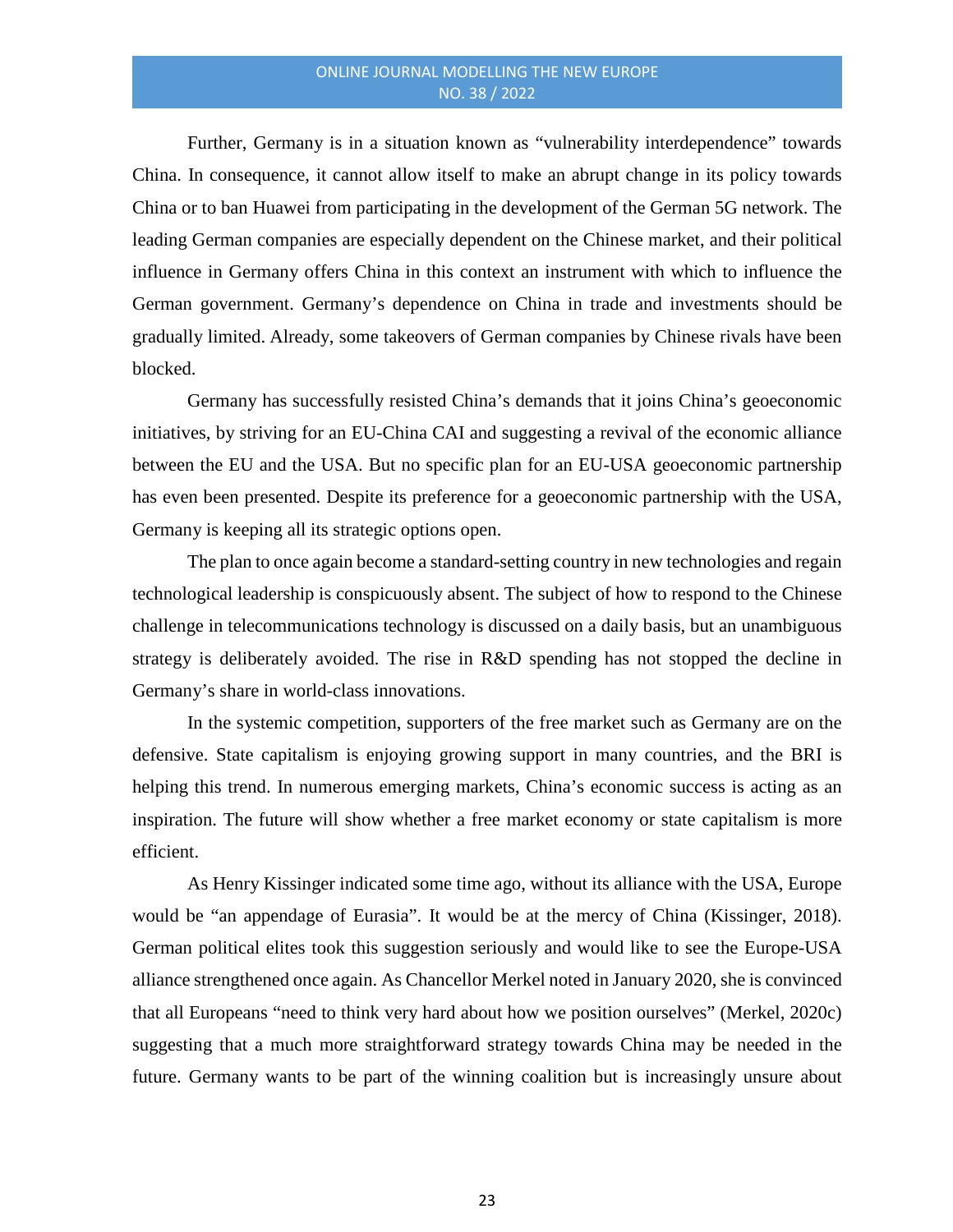whether the "Chinese coalition" would be as favourable as the "US coalition" has been for the last seven decades.

With the end of the Merkel era in late 2021, a discussion began about change and continuity in German foreign policy. But then an external factor emerged: the military conflict in Ukraine that proved to be a "game changer". The Russian operation against Ukraine has caused a revival of the West. Contrary to Ambassador Schaefer's argument, the West still exists. The policy of sanctions against Russia shows that the West is capable of using its economic might for strategic purposes. Its policy against Russia suggests that, in the case of an intensive strategic competition between the West and China, the West is capable of reducing its economic exchange with China - and that reduction could be faster than might be expected.

#### **References**

- 1. Allison, G. (2017) *Destined for War: Can America and China Escape Thucydides' Trap?* Boston, MA: Houghton Mifflin Harcourt.
- 2. Altmaier, P. (2019) *Plenarprotokoll 19/129*, Deutscher Bundestag, Stenografischer Bericht, 26. November.
- 3. Ankenbrand, H. (2016) Deutsche Technologien: Angst vor dem Ausverkauf, *FAZ*, 15 December. Available at: [https://www.faz.net/aktuell/wirtschaft/wirtschaftspolitik/ausverkauf-deutscher](https://www.faz.net/aktuell/wirtschaft/wirtschaftspolitik/ausverkauf-deutscher-technologie-nach-china-14574702.html)[technologie-nach-china-14574702.html](https://www.faz.net/aktuell/wirtschaft/wirtschaftspolitik/ausverkauf-deutscher-technologie-nach-china-14574702.html) (Accessed: 1 December 2020).
- 4. Arnold, M. (2022) Germany to provide  $\bigoplus$  00bn in loans to energy groups hit by Ukraine war, *Financial Times*, 8 April. Available at: [https://www.ft.com/content/18dfd672-ce82-](https://www.ft.com/content/18dfd672-ce82-454c-b28b-62b3511eb054) [454c-b28b-62b3511eb054](https://www.ft.com/content/18dfd672-ce82-454c-b28b-62b3511eb054) (Accessed: 20 April 2022).
- 5. Baracuhy, B. (2019) Geo-economics as a dimension of grand strategy: notes on the concept and its evolution. In Wigell, M., S. Scholvin, and M. Aaltola (eds.) *Geoeconomics and Power Politics in the 21st Century The Revival of Economic Statecraft,*  Abington and New York: Routledge, pp. 14–27.
- 6. Baring, A. (2003) Einsame Mittelmacht. Ohne die USA gibt es keine Zukunft für Deutschland. *Internationale Politik* 12, pp. 51 - 56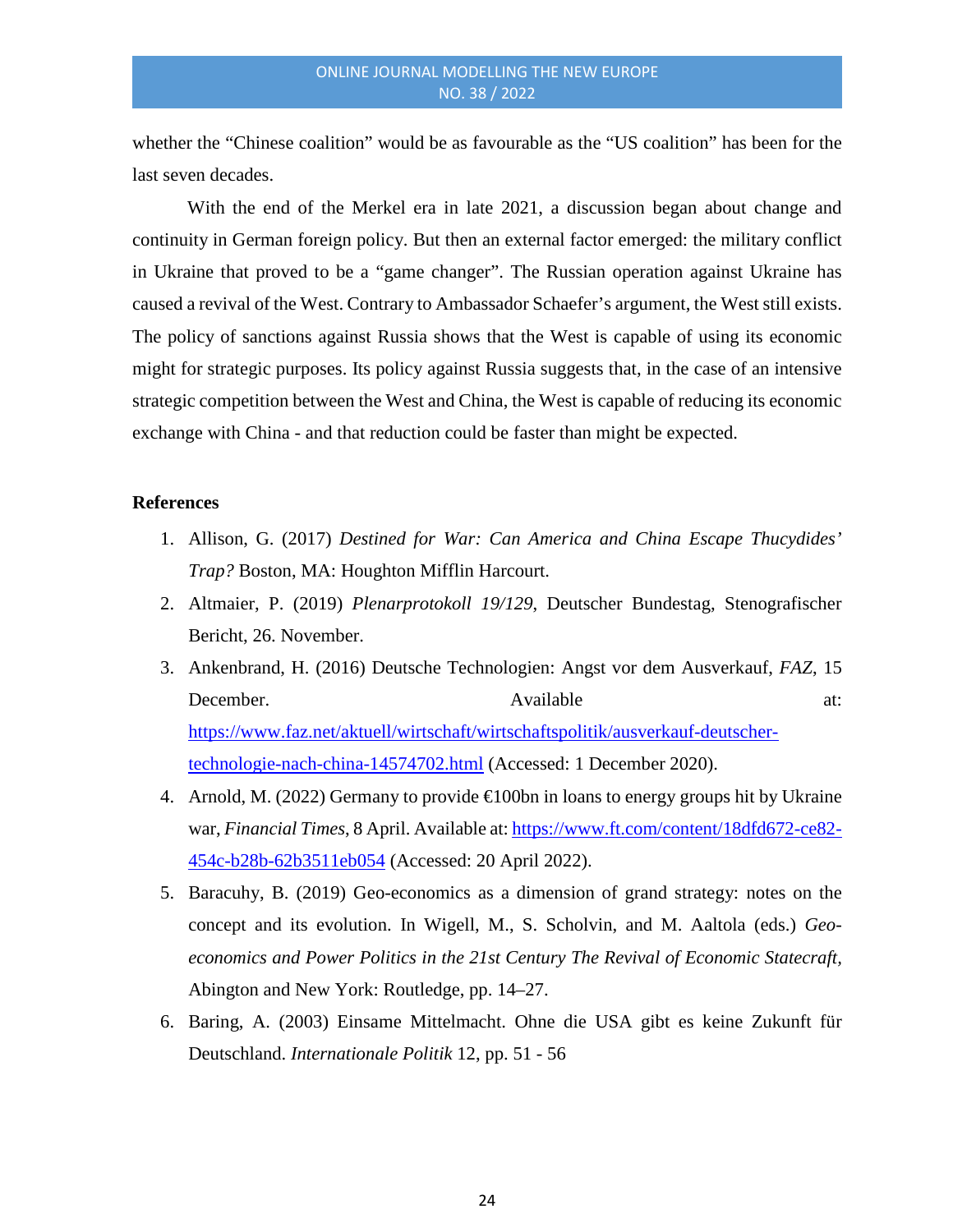- 7. Barkin, N. (2019) A Vulnerable Germany Finds it Hard to Say No to China, *Berlin Policy Journal,* 9 September. Available at: [https://berlinpolicyjournal.com/a-vulnerable](https://berlinpolicyjournal.com/a-vulnerable-germany-finds-it-hard-to-say-no-to-china/)[germany-finds-it-hard-to-say-no-to-china/](https://berlinpolicyjournal.com/a-vulnerable-germany-finds-it-hard-to-say-no-to-china/) (Accessed: 1 December 2020).
- 8. Barkin, N. (2020) Germany's Strategic Gray Zone With China, *Carnegie Endwowement for International Peace*, 25 March. Available at: https://carnegieendowment.org/files/Barkin\_Germany\_China\_Policy.pdf. (Accessed: 1 December 2020).
- 9. BDI (2019) *Partner and Systemic Competitor – How Do We Deal with China's State-Controlled Economy?* Berlin.
- 10. Bertelsmann Stiftung (2020) *Weltklassepatente in Zukunftstechnologien. Die Innovationskraft Ostasiens, Nordamerikas und Europas*. Gütersloh.
- 11. Blackwill, R. D. and Harris J. M. (2017) *War by Other Means: Geoeconomics and Statecraft*. Cambridge, MA: The Belknap Press of Harvard University Press.
- 12. Bremmer, I. (2009) State Capitalism Comes of Age: The End of the Free Market?. *Foreign Affairs,* 88 (3), pp. 40–55.
- 13. Brunnermeier, M., R. Doshi, and H. James (2018) Beijing's Bismarckian Ghosts: How Great Powers Compete Economically. *The Washington Quarterly,* 41 (3), pp. 161–176.
- 14. Bundesregierung (2020) *Leitlinien zum Indo-Pazifik. Deutschland-Europa-Asien: das 21. Jahrhundert Gemeinsam Gestalten*. Berlin.
- 15. Copeland, D. C. (1996) Economic Interdependence and War: A Theory of Trade Expectations. *International Security,* 20 (4), pp. 5-41.
- 16. Deutsche Bundesbank (2019) *Foreign direct investment stock statistics. Special Statistical Publication 10*. Frankfurt am Main.
- 17. Fuest, C. (2019) Deutschland, Europa und der Aufstieg Chinas der dritte Systemwettbewerb. In Yu Zhang (ed.) *China und Deutschland: 5.0*, Berlin: De Gruyter, pp.13-24.
- 18. Gabriel, S. (2018) Rede von Außenminister Sigmar Gabriel bei der Münchner Sicherheitskonferenz, *Auswärtiges Amt*, 17 February. Available at: [https://www.auswaertiges-amt.de/de/newsroom/rede-muenchner](https://www.auswaertiges-amt.de/de/newsroom/rede-muenchner-sicherheitskonferenz/1599848)[sicherheitskonferenz/1599848](https://www.auswaertiges-amt.de/de/newsroom/rede-muenchner-sicherheitskonferenz/1599848) (Accessed: 1 December 2020).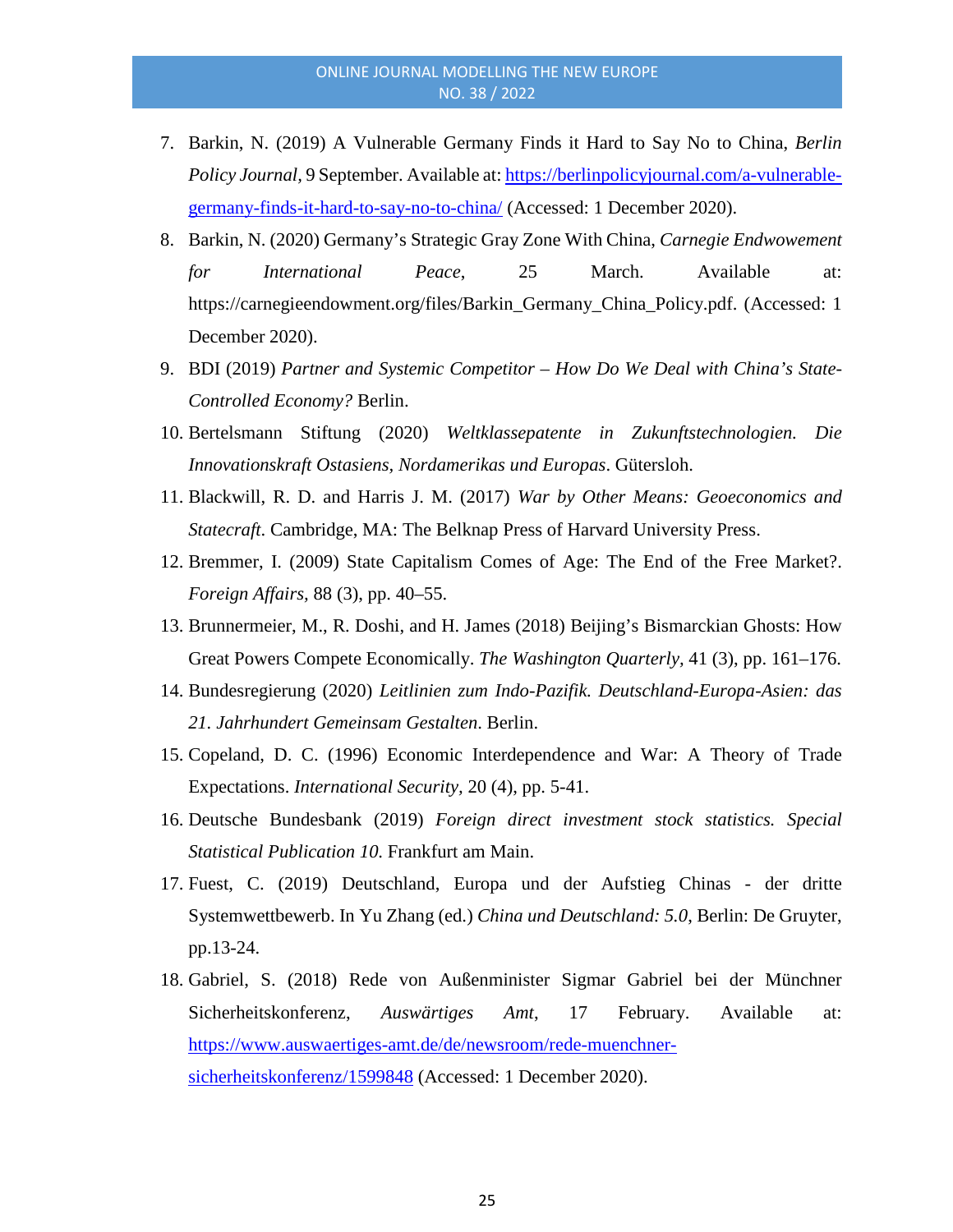- 19. Gelb, L.H. (2010) GDP Now Matters More Than Force: A U.S. Foreign Policy for the Age of Economic Power, *Foreign Affairs* 89(6). Available at: [https://www.foreignaffairs.com/articles/united-states/2010-10-21/gdp-now-matters](https://www.foreignaffairs.com/articles/united-states/2010-10-21/gdp-now-matters-more-force)[more-force](https://www.foreignaffairs.com/articles/united-states/2010-10-21/gdp-now-matters-more-force) (Accessed: 1 December 2020).
- 20. Goh, E. (2005) *Meeting the China Challenge: The U.S. in Southeast Asian Regional Security Strategies*. Washington, D.C.: East-West Center.
- 21. Göbel, H. (2019) Deutsche Unternehmen zwischen den Fronten, *FAZ*, 21 November. Available at: [https://www.faz.net/aktuell/wirtschaft/der-handelsstreit/handelskonflikt](https://www.faz.net/aktuell/wirtschaft/der-handelsstreit/handelskonflikt-deutsche-unternehmen-zwischen-den-fronten-16495382.html)[deutsche-unternehmen-zwischen-den-fronten-16495382.html](https://www.faz.net/aktuell/wirtschaft/der-handelsstreit/handelskonflikt-deutsche-unternehmen-zwischen-den-fronten-16495382.html) (Accessed: 1 December 2020).
- 22. Gross, A. and M. Murgia, (2020) China and Huawei propose reinvention of the internet, *Financial Times*, 27 March. Available at: [https://www.ft.com/content/c78be2cf-a1a1-](https://www.ft.com/content/c78be2cf-a1a1-40b1-8ab7-904d7095e0f2) [40b1-8ab7-904d7095e0f2](https://www.ft.com/content/c78be2cf-a1a1-40b1-8ab7-904d7095e0f2) (Accessed: 1 December 2020).
- 23. Grosse, T. G. (2014) Geoeconomic Relations Between the EU and China: The Lessons From the EU Weapon Embargo and From Galileo. *Geopolitics,* 19 (1), pp. 40–65.
- 24. Heide, D., S. Hofmann, J. Hofer, S. Hua, T. Jahn, U. Sommer, and S. Menzel (2019) Das China-Dilemma – Wie die Volksrepublik zur Falle für deutsche Konzerne wird, *Handelsblatt*, 18 January. Available at: [https://www.handelsblatt.com/politik/international/auslandsgeschaeft-das-china](https://www.handelsblatt.com/politik/international/auslandsgeschaeft-das-china-dilemma-wie-die-volksrepublik-zur-falle-fuer-deutsche-konzerne-wird/23874922.html?ticket=ST-412551-19zysolfOj4dHHaUu7il-ap1)[dilemma-wie-die-volksrepublik-zur-falle-fuer-deutsche-konzerne](https://www.handelsblatt.com/politik/international/auslandsgeschaeft-das-china-dilemma-wie-die-volksrepublik-zur-falle-fuer-deutsche-konzerne-wird/23874922.html?ticket=ST-412551-19zysolfOj4dHHaUu7il-ap1)[wird/23874922.html?ticket=ST-412551-19zysolfOj4dHHaUu7il-ap1](https://www.handelsblatt.com/politik/international/auslandsgeschaeft-das-china-dilemma-wie-die-volksrepublik-zur-falle-fuer-deutsche-konzerne-wird/23874922.html?ticket=ST-412551-19zysolfOj4dHHaUu7il-ap1) (Accessed: 1 December 2020).
- 25. Heiduk, F. (2015) What is in a name? Germany's strategic partnerships with Asia's rising powers. *Asia Europe Journal,* 13 (2), pp. 131-146.
- 26. Hemmings, J. (2013) Hedging: The Real U.S. Policy Towards China? Is America trying to contain China? No, it could be just hedging its bets. *The Diplomat*, 12 May. Available at: <https://thediplomat.com/2013/05/hedging-the-real-u-s-policy-towards-china/> (Accessed: 1 December 2020).
- 27. Hiep, L. H. (2013) Vietnam's Hedging Strategy against China since Normalization. *Contemporary Southeast Asia,* 35 (3), pp. 333–368.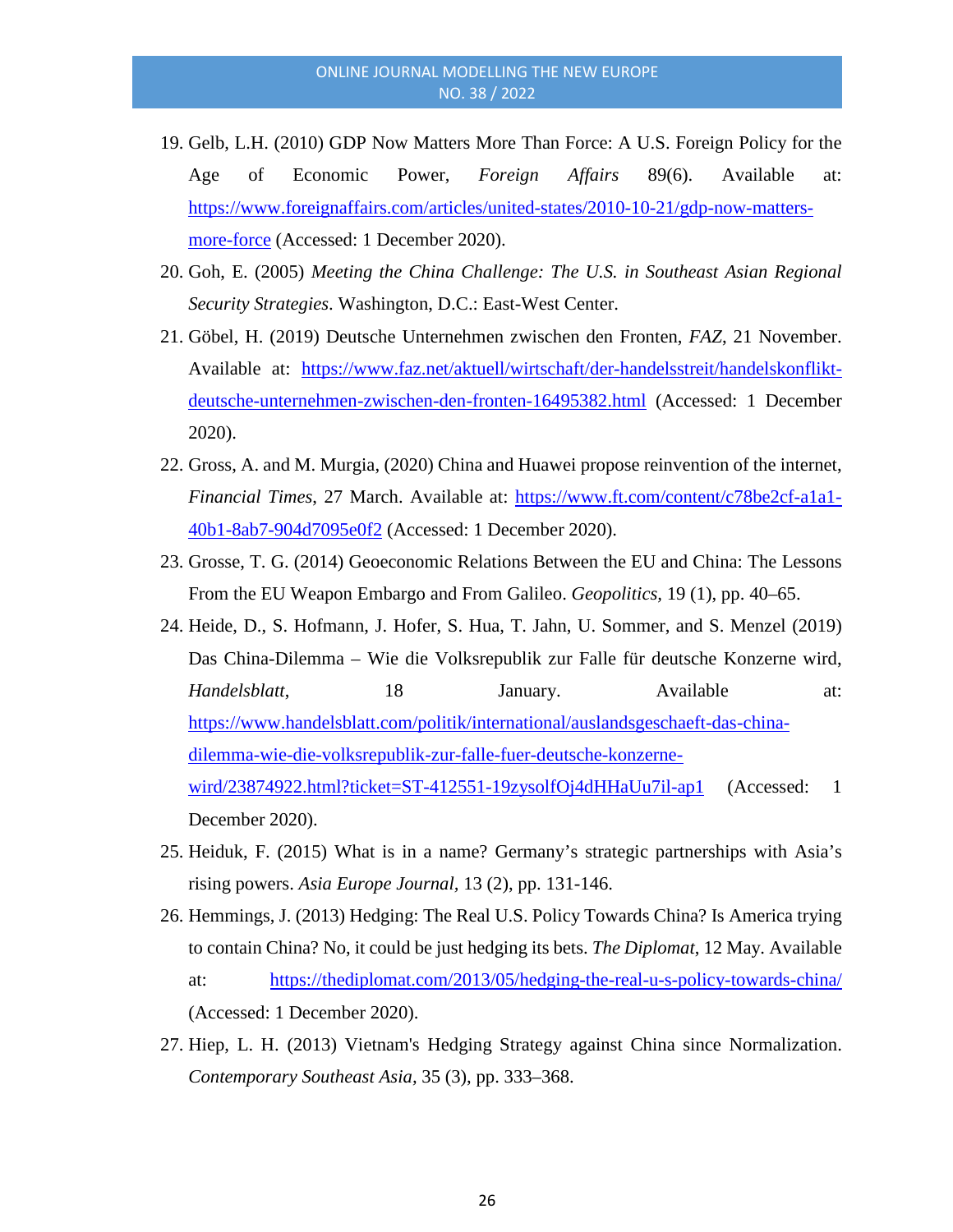- 28. Hsiung, J. C. (2009) The Age of Geoeconomics, China's Global Role, and Prospects of Cross-Strait Integration. *Journal of Chinese Political Science,* 14 (2), pp. 113–133.
- 29. Holbraad, C. (1984) *Middle powers in international politics*. London: Macmillan.
- 30. Huang, Y. (2019) *Die Chinapolitik der Bundesrepublik Deutschland nach der Wiedervereinigung*. Wiesbaden: Springer.
- 31. Jungbluth, C. (2018) *Is China Systematically Buying Up Key Technologies? Chinese M & A transactions in Germany in the context of "Made in China 2025."* Gütersloh: Bertelsmann Stiftung.
- 32. Kappel, R. (2014) Global Power Shifts and Germany's New Foreign Policy Agenda. *Strategic Analysis,* 38 (3), pp. 341-352.
- 33. Kim, D. J. (2019) The Perils of Geoeconomics. *The Washington Quarterly,* 42 (1), pp. 153–170.
- 34. Kissinger, H. (2018) We are in a very, very grave period, *Financial Times*, 20 July. Available at: <https://www.ft.com/content/926a66b0-8b49-11e8-bf9e-8771d5404543> (Accessed: 1 December 2020).
- 35. Kuik, C.-C. (2008) The Essence of Hedging: Malaysia and Singapore´s Response to a Rising China. *Contemporary Southeast Asia,* 30 (2), pp. 159–185.
- 36. Kundnani, H. (2011) Germany as a Geo-economic Power. *The Washington Quarterly,* 34 (3), pp. 31–45.
- 37. Kundnani, H. (2014) Die Ostpolitik-Illusion. *Internationale Politik,* (1), pp. 74-79.
- 38. Kundnani, H. (2015) Leaving the West Behind: Germany Looks East. *Foreign Affairs* 94 (1), pp. 108–116.
- 39. Kundnani, H. (2019) Germany's liberal geo-economics: using markets for strategic objectives. In Wigell, M., S. Scholvin, and M. Aaltola (eds.) *Geo-economics and Power Politics in the 21st Century The Revival of Economic Statecraft, Abington and New* York: Routledge, pp. 61–74.
- 40. Kundnani, H. and J. Parello-Plesner (2012) *China And Germany: Why The Emerging Special Relationship Matters For Europe*. London: ECFR.
- 41. Kwan, C. H. (2020) The China–US Trade War: Deep‐Rooted Causes, Shifting Focus and Uncertain Prospects. *Asian Economic Policy Review,* 15 (1), pp. 55–72.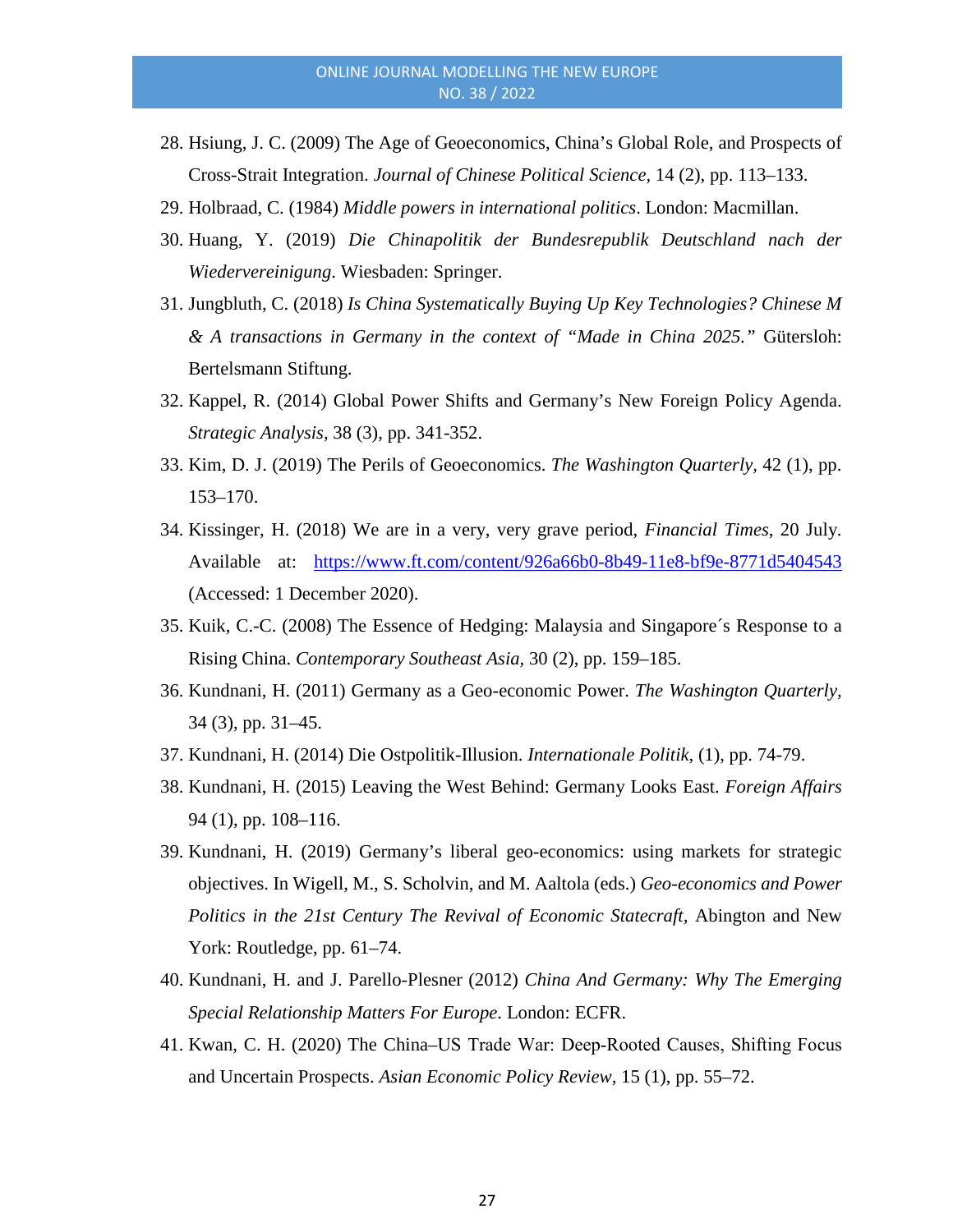- 42. Lake, D. A. (2009) *Hierarchy in International Relations*. Ithaca and London: Cornell University Press.
- 43. Lim, D. J., and Z. Cooper (2015) Reassessing Hedging: The Logic of Alignment in East Asia. *Security Studies,* 24 (4), pp. 696–727.
- 44. Luttwak, E. N. (1990) From Geopolitics to Geo-Economics: Logic of Conflict, Grammar of Commerce. *The National Interest,* (20), pp. 17–23.
- 45. Maas, H. (2019a) Rede von Außenminister Heiko Maas bei der 55. Münchner Sicherheitskonferenz, *Auswärtiges Amt*, 15 February. Available at: [https://www.auswaertiges-amt.de/de/newsroom/aussenminister-maas-muenchner](https://www.auswaertiges-amt.de/de/newsroom/aussenminister-maas-muenchner-sicherheitskonferenz/2190246)[sicherheitskonferenz/2190246](https://www.auswaertiges-amt.de/de/newsroom/aussenminister-maas-muenchner-sicherheitskonferenz/2190246) (Accessed: 1 December 2020).
- 46. Maas, H. (2019b) Digitale Souveränität Europas ist überfällig, *Auswärtiges Amt*, 4 December. Available at: [https://www.auswaertiges-amt.de/de/newsroom/maas](https://www.auswaertiges-amt.de/de/newsroom/maas-zeit/2284728)[zeit/2284728](https://www.auswaertiges-amt.de/de/newsroom/maas-zeit/2284728) (Accessed: 1 December 2020).
- 47. Maas, H. (2020) *Plenarprotokoll 19/169*, Deutscher Bundestag, Stenografischer Bericht, 1. July.
- 48. Merkel, A. (2019) Rede von Bundeskanzlerin Merkel zur 55. Münchner Sicherheitskonferenz, *Bundeskanzleramt*, 16 February. Available at: [https://www.bundeskanzlerin.de/bkin-de/aktuelles/rede-von-bundeskanzlerin-merkel](https://www.bundeskanzlerin.de/bkin-de/aktuelles/rede-von-bundeskanzlerin-merkel-zur-55-muenchner-sicherheitskonferenz-am-16-februar-2019-in-muenchen-1580936)[zur-55-muenchner-sicherheitskonferenz-am-16-februar-2019-in-muenchen-1580936](https://www.bundeskanzlerin.de/bkin-de/aktuelles/rede-von-bundeskanzlerin-merkel-zur-55-muenchner-sicherheitskonferenz-am-16-februar-2019-in-muenchen-1580936) (Accessed: 1 December 2020).
- 49. Merkel, A. (2020a) *Plenarprotokoll 19/169*, Deutscher Bundestag Stenografischer Bericht, 1. July.
- 50. Merkel, A. (2020b) Speech by Federal Chancellor Angela Merkel on the German Presidency of the Council of the EU 2020 to the European Parliament in Brussels, *EU2020.de*, 8 July. Available at: [https://www.eu2020.de/eu2020](https://www.eu2020.de/eu2020-en/aktuelles/reden/speech-chancellor-merkel-european-parliament/2366782) [en/aktuelles/reden/speech-chancellor-merkel-european-parliament/2366782](https://www.eu2020.de/eu2020-en/aktuelles/reden/speech-chancellor-merkel-european-parliament/2366782) (Accessed: 1 December 2020).
- 51. Merkel, A. (2020c.) Rede von Bundeskanzlerin Merkel bei der Verleihung des Henry A. Kissinger Preises, *Bundesregierung*, 21 January. Available at: [https://www.bundesregierung.de/breg-de/suche/rede-von-bundeskanzlerin-merkel-bei-](https://www.bundesregierung.de/breg-de/suche/rede-von-bundeskanzlerin-merkel-bei-der-verleihung-des-henry-a-kissinger-preises-am-21-januar-2020-in-berlin-1714694)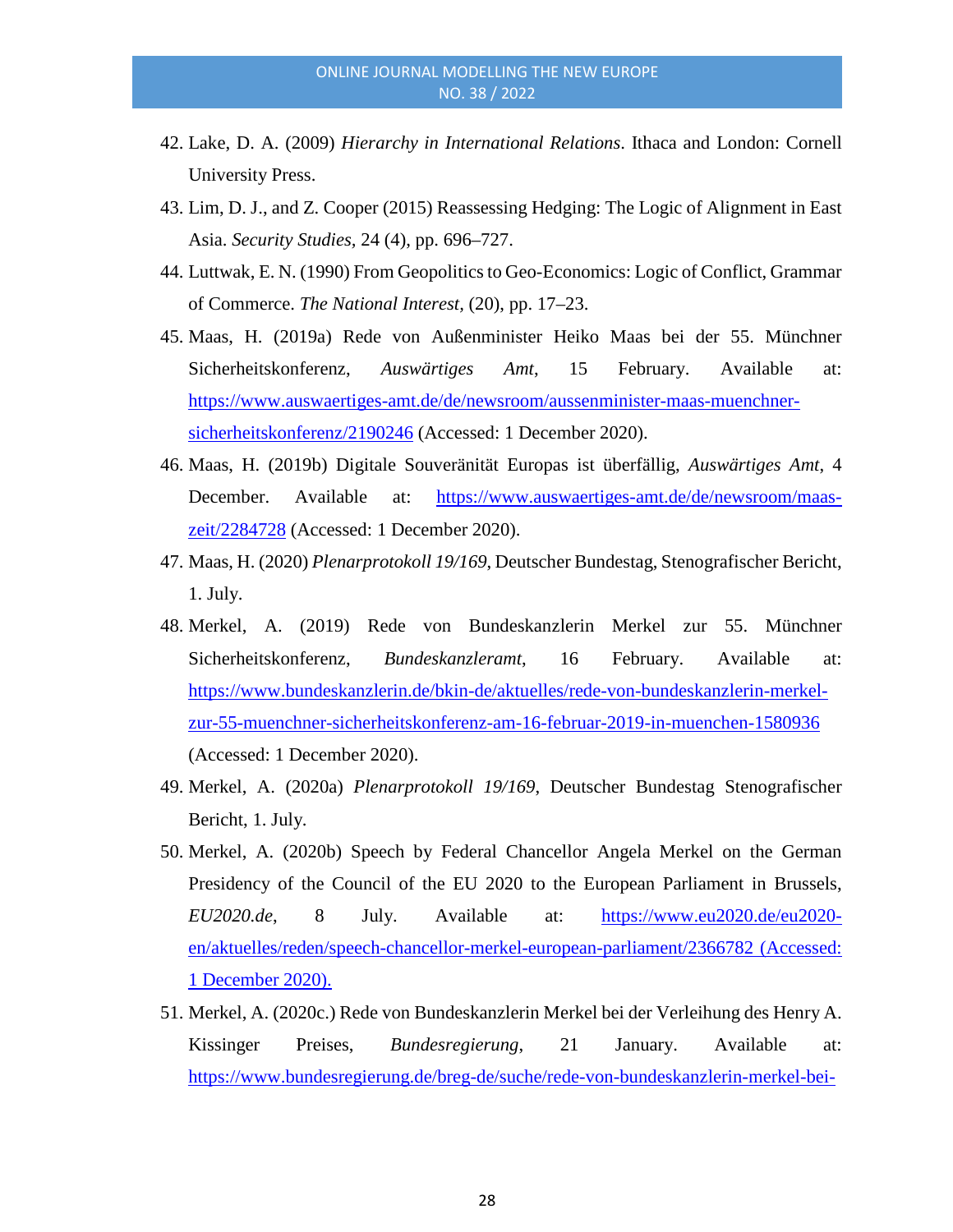[der-verleihung-des-henry-a-kissinger-preises-am-21-januar-2020-in-berlin-1714694](https://www.bundesregierung.de/breg-de/suche/rede-von-bundeskanzlerin-merkel-bei-der-verleihung-des-henry-a-kissinger-preises-am-21-januar-2020-in-berlin-1714694)

(Accessed: 1 December 2020).

- 52. Ng, Y.-K. (2020) Why Does the US Face Greater Disadvantages in the Trade War with China? *China and World Economy*, 28 (2), pp. 113-122.
- 53. Otte, M and Grewe, J. (2000) *A Rising Middle Power?: German Foreign Policy in Transformation, 1989-1999*. New York: St. Martin's.
- 54. Pfeifer, S. (2022) Germany to buy US F-35 jets in first big deal since defence budget boost, *Financial Times*, 14 March. Available at: https://www.ft.com/content/02a162fc-6482-4fa2-8121-aa1414baf853
- 55. Roberts, A., H. C. Moraes, and V. Ferguson (2019) Toward a Geoeconomic Order in International Trade and Investment. *Journal of International Economic Law,* 22 (4), pp. 655–676.
- 56. Rode, P. R. (2007) Deutsche Außenwirtschaftspolitik. In S. Schmidt, G. Hellmann and R. Wolf (eds.) *Handbuch zur deutschen Außenpolitik*, Wiesbaden: VS Verlag für Sozialwissenschaften, pp. 618–629.
- 57. Roy, D. (2005) Southeast Asia and China: Balancing or Bandwagoning? *Contemporary Southeast Asia,* 27 (2), pp. 305–322.
- 58. Röttgen, N. (2020) *Plenarprotokoll 19/164*, Deutscher Bundestag, Stenografischer Bericht, 29. May.
- 59. Sanger, D. E. and D. McCabe (2020) Huawei Is Winning the Argument in Europe, as the U.S. Fumbles to Develop Alternatives, *The New York Times,* 17 February. Available at: <https://www.nytimes.com/2020/02/17/us/politics/us-huawei-5g.html> (Accessed: 1 December 2020).
- 60. Schweller, R. L. (1994) Bandwagoning for Profit: Bringing the Revisionist State Back In. *International Security,* 19 (1), pp. 72–107.
- 61. Scholvin, S., and M. Wigell (2018) Power politics by economic means: Geoeconomics as an analytical approach and foreign policy practice. *Comparative Strategy,* 37 (1), pp. 73–84.
- 62. Schröder, G. (2006) *Entscheidungen. Mein Leben in der Politik*. Hamburg: Hoffmann und Campe.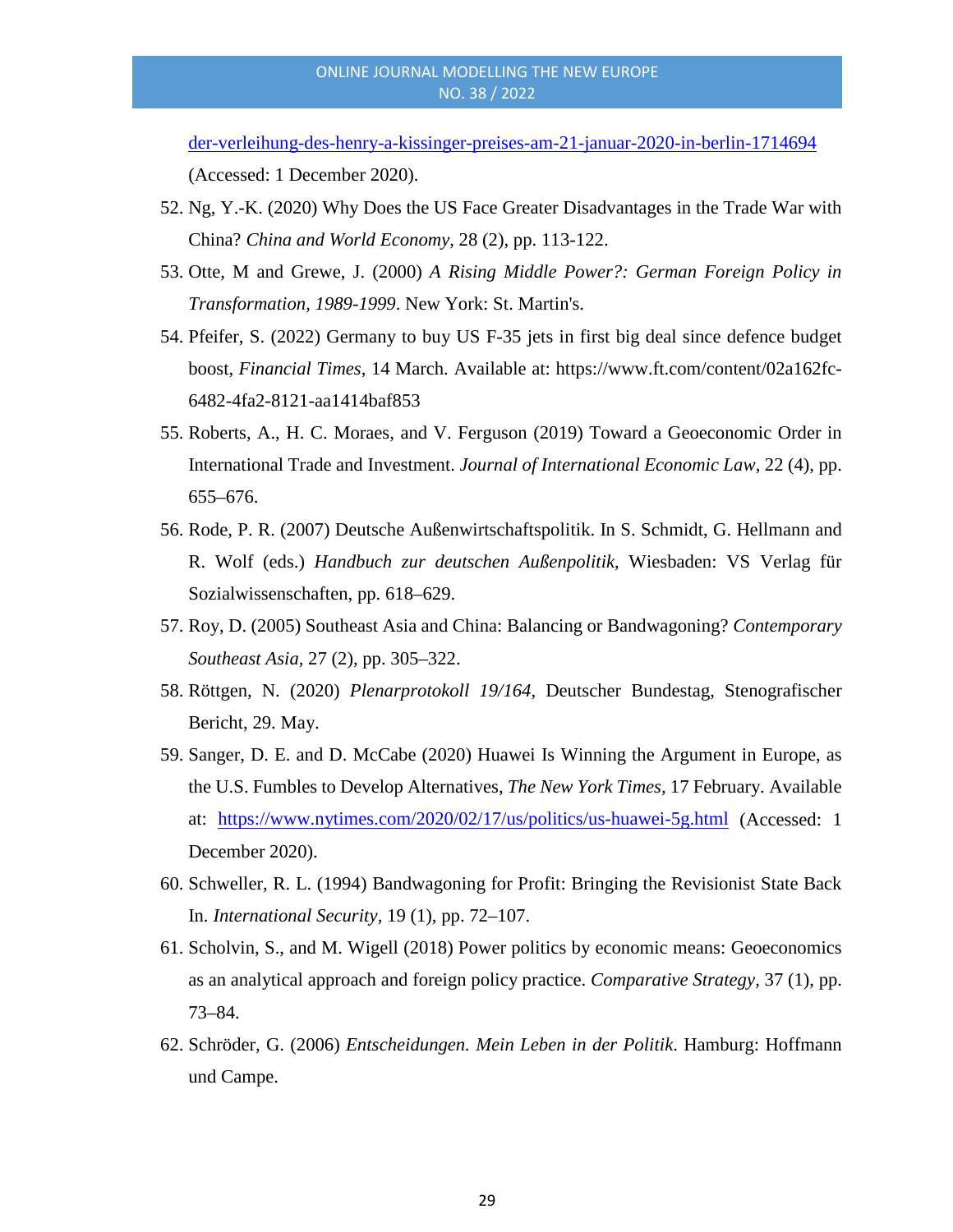- 63. Sparding, P. (2014) *Germany's Pivotal Role on the Way to TTIP*. Washington, DC: GMF Europe Policy Paper No. 5.
- 64. Stanzel, A. (2017) A German view of the Asian Infrastructure Investment Bank, *ECFR*, 21 April. Available at: [https://www.ecfr.eu/article/commentary\\_a\\_german\\_view\\_of\\_the\\_aiib\\_7275](https://www.ecfr.eu/article/commentary_a_german_view_of_the_aiib_7275) (Accessed: 1 December 2020).
- 65. Stanzel, A. (2019) China's BRI and Europe's Response, *AICGS*, 17 January. Available at: [www.aicgs.org/publication/chinas-bri-and-europes-response/#\\_ftn4](http://www.aicgs.org/publication/chinas-bri-and-europes-response/#_ftn4) (Accessed: 1 December 2020).
- 66. Szabo, S. F. (2015) *Germany, Russia, and the rise of geo-economics*. London: Bloomsbury Academic.
- 67. Ulrich, A. (2019) *Plenarprotokoll 19/95*, Deutscher Bundestag, Stenografischer Bericht, 11. April.
- 68. Walt, S. M. (1987) *The Origins of Alliance*. Ithaca and London: Cornell University Press.
- 69. Waltz, K. N. (1979). *Theory of international politics*. Reading: Addison-Wesley Pub. Co.
- 70. Westerwelle, G. (2012) Wir machen eine werteorientierte Außenpolitik, *Deutschlandfunk*, 2 September. Available at: [https://www.deutschlandfunk.de/wir](https://www.deutschlandfunk.de/wir-machen-eine-werteorientierte-aussenpolitik.868.de.html?dram:article_id=219149)[machen-eine-werteorientierte-aussenpolitik.868.de.html?dram:article\\_id=219149](https://www.deutschlandfunk.de/wir-machen-eine-werteorientierte-aussenpolitik.868.de.html?dram:article_id=219149) (Accessed: 1 December 2020).
- 71. Westerwelle, G. (2013) Ostpolitik im Zeitalter der Globalisierung, *Auswärtiges Amt*, 29. June. Available at: [https://www.auswaertiges-amt.de/de/newsroom/130629-bm-ea](https://www.auswaertiges-amt.de/de/newsroom/130629-bm-ea-tutzing/256494)[tutzing/256494](https://www.auswaertiges-amt.de/de/newsroom/130629-bm-ea-tutzing/256494) (Accessed: 1 December 2020).
- 72. Wigell, M. (2016) Conceptualizing regional powers' geoeconomic strategies: neoimperialism, neo-mercantilism, hegemony, and liberal institutionalism. *Asia Europe Journal,* 14 (2), p. 135–151.
- 73. Wigell, M., and A. Vihma (2016) Geopolitics versus geoeconomics: the case of Russia's geostrategy and its effects on the EU. *International Affairs,* 92 (3), pp. 605–627.